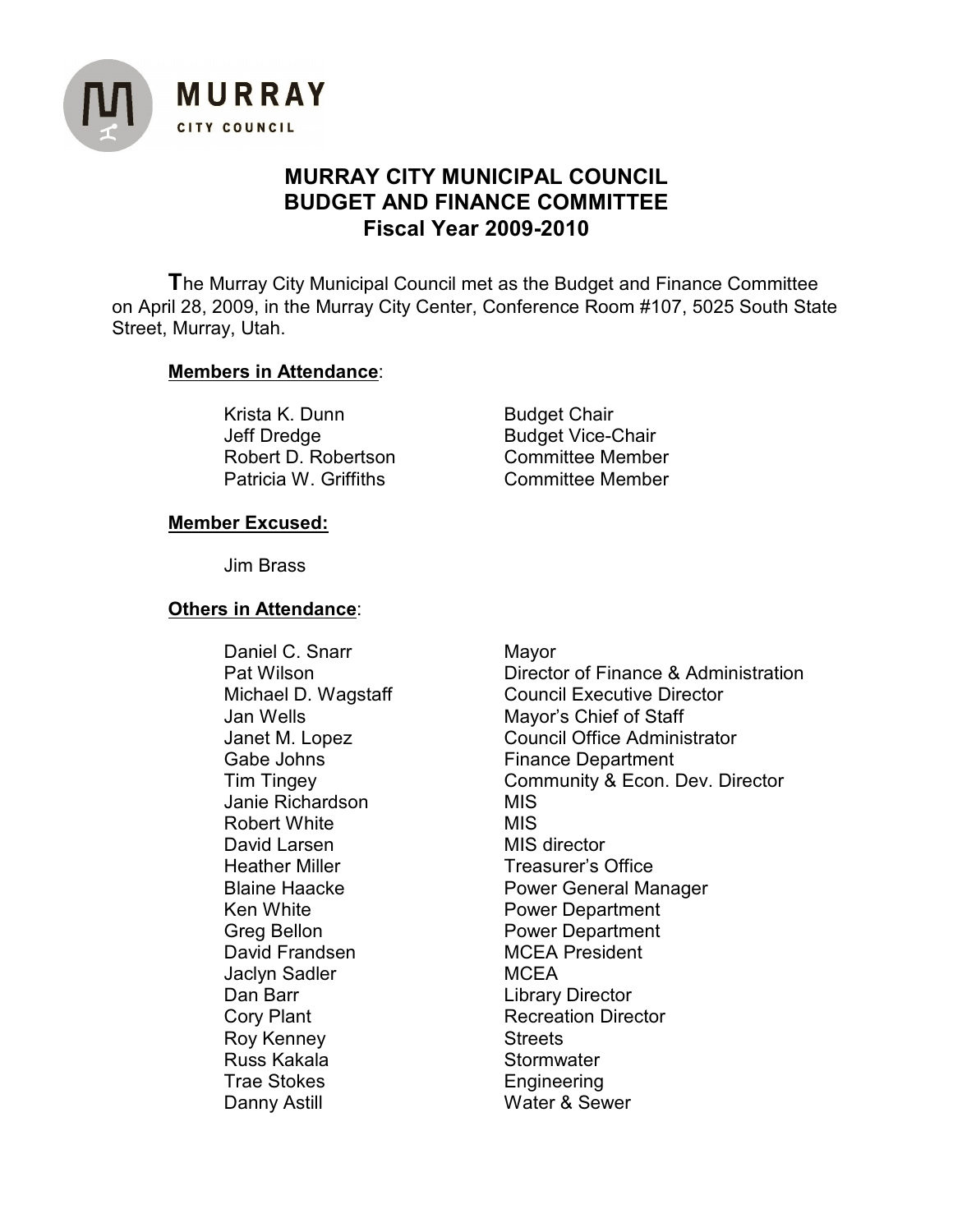**വരാ**യ പ

a على ب عام الله على الله على الله على الله على الله على الله عام الله على الله على الله على الله ع<br>S على الله عن الله على الله على الله على الله على الله على الله عن الله على الله عن الله على الله عن الله عن ا ⊲ططر Wo il

> Kim Sorensen **Parks** Gilbert Gonzales **Building Inspector** George E. Hammer, Jr. Fleet Mary Ann Kirk **Arts & Parks** Gary Healy **Golf Course** Jenifer Francis **Attorney's Office** Brent Davidson Recorder's Office Frank Nakamura **City Attorney** Laura Lloyd **Fire Department** Gil Rodriguez Fire Chief Pete Fondaco Police Chief Craig Burnett **Police Department** Michael Williams Court Administrator

Paul Thompson Municipal Court Judge

Budget Chair Krista Dunn called the meeting of the Budget and Finance Committee to order at 8:30 a.m. and welcomed those in attendance. Jim Brass was excused for out of town travel.

Ms. Dunn asked for action on the Budget and Finance Committee Minutes from the meeting held on March 10, 2009. Because all Members had not had an opportunity to read the minutes, approval was postponed until the next meeting.

#### **Pat Wilson - Finance Director**

Ms. Wilson has tried to institute some improvements to the budget documents this year trying to consolidate. The general format is to have revenues first in the book and then expenditures. In expenditures you will notice the first sheet from the HTE budgeting software showing last years actual numbers, this years adjusted budget, the department's request, Mayor's recommendation and a blank column for the Council's final decision. The second form is an in-house design to indicate which line items the department has asked to change, increase or decrease. There is room for a short note of justification. The difference is the number shown. Again, there is the Mayor's approval and a column for the Council.

Mr. Dredge expressed his appreciation for the methodology used on this format. One suggestion is to have the department heads include the line item number and description. Some departments only listed the department reductions, but not the increases and both should be included. He would also like to extend the numbers and description to the narrative explanation. Ms. Dunn agreed with these suggestions.

The suggestions were appreciated, and Ms. Wilson continued by explaining that the salary and personnel detail was contained on the final page. This is due to the lack of a payroll module that integrates with the HTE system. By way of further explanation,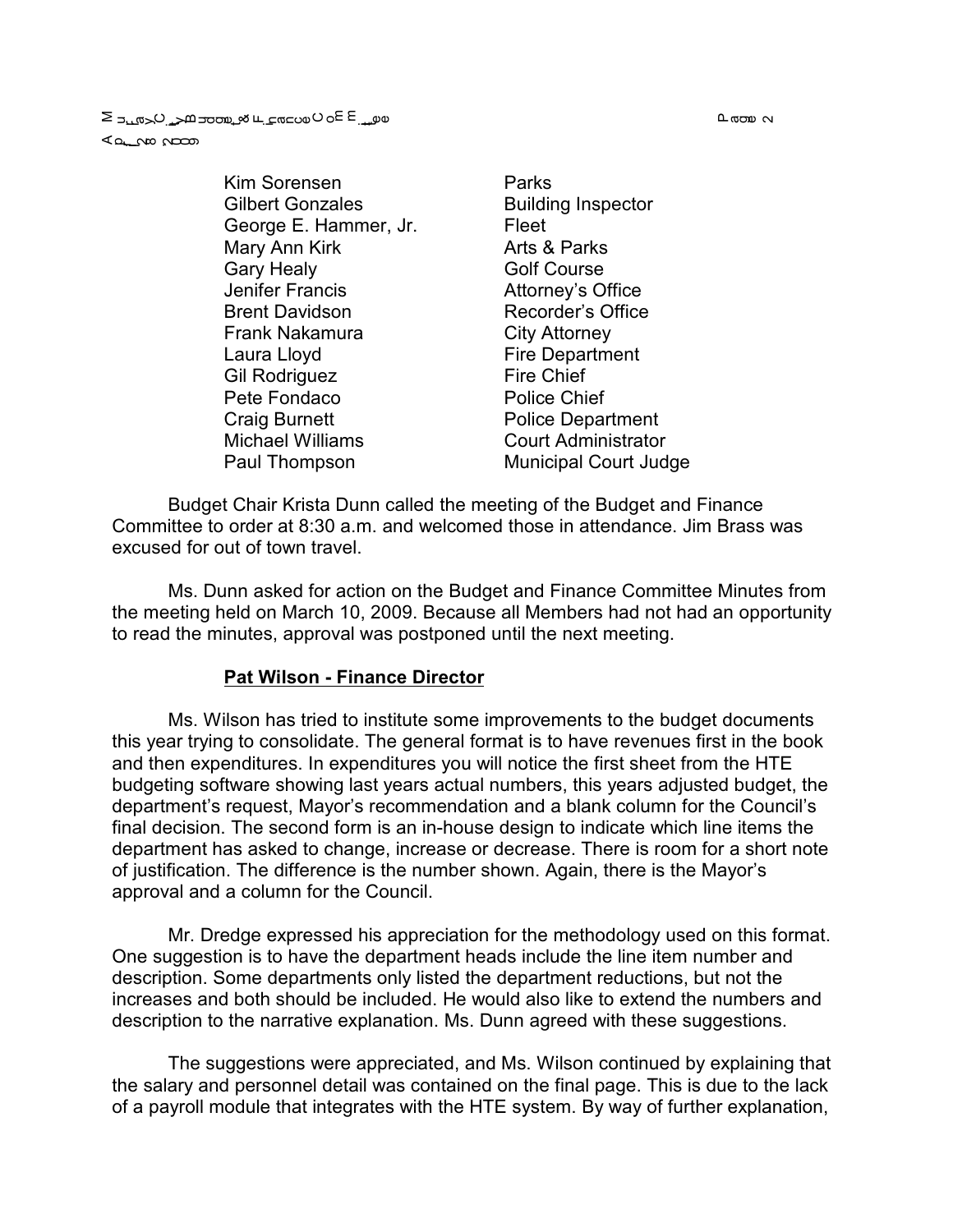0 അമ്പ

#### a على ب عام العام على الله على المعامل الكامل الحساد E so O wa ⊾<del>ه م</del>ات می

Ms. Wilson said that x's in the third column indicate an empty position. Generally, those numbers will reflect the minimum of that grade for filling the position. The spreadsheet contains some coding for evaluations and insurance, the current pay rate and the fiscal 2009 salary. This year there are no merit or cost of living increases, so the total remains the same. The last columns contain benefits. The FICA did not change, a 3.75% increase was built in for health insurance, retirement includes the new rates, workman's compensation has a bit of a buffer for a possible increase later, and then there are the columns for total benefits, and total salary and benefits. These numbers are transported in total to the budget worksheet for each department.

Ms. Wilson complimented the department heads for submitting lean budgets, for the most part. A couple of items have increased for all departments. HTE support has a 4% increase across the board. The Central Garage will remain an internal service fund, which means that the bottom line should break even, revenue and expenditures balancing. What has been done was to weight the maintenance of vehicles and then distribute out the shortage of costs to the applicable departments. There will be a line item called fixed central garage costs. The garage will still bill user fees as in the past. The books show about \$100,000 shortage of revenue, so the fixed costs build in a small buffer to eventually clean that liability off the books.

Mayor Snarr explained his frustration with this department. If the City were to try to sub out vehicle maintenance, then it would be hindered when there are major storms and everyone needs maintenance. By having it in-house we avoid having to wait for maintenance and charging the departments will encourage them to use the service. The Fire Department has some great mechanics that are hired as firemen, so they can take care of much of that maintenance. One position has been eliminated in the garage, so it is wise to continue it.

 Revenue is under tab two, Ms. Wilson continued. The General Fund is the only one where the total revenue equals the total expenditures. The enterprise funds do not balance at this point, although, after budgeting is completed the reserve fund balances will either be increased, or decreased, as necessary for the revenue and expenditures to balance.

In the General Fund the prior year's actual figures were not included. She asked if that information would be helpful to the Council.

Ms. Dunn commented that it would be helpful to see that.

Ms. Wilson estimates revenue by looking back at the last five to six years and uses her judgement on what she expects to happen in the coming year by each line item. Two kinds of payments need further explanation. The enterprise funds pay into the General Fund by way of payment in lieu of taxes, which are a percentage of revenues that are established by ordinance to be paid into the Fund.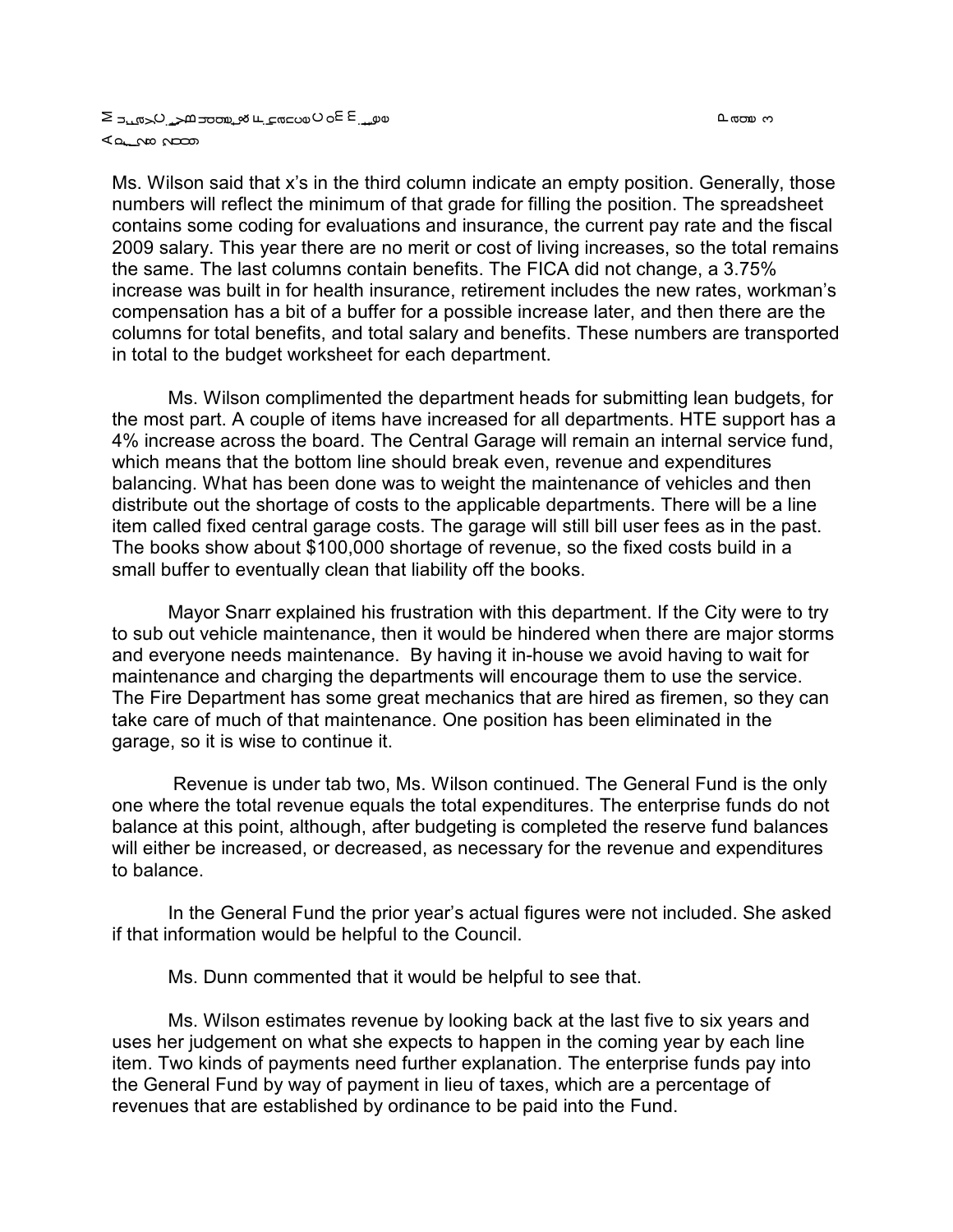L ನಂತಾ 4

a على ب عام العام على الله على المعامل الكامل الحساد E so O wa ⊾<del>ه م</del>ات می

Additionally, the cost allocation plan is based on a study completed in 2002, which determined how some City costs should be allocated out to the enterprise funds. This includes work from MIS and customer service, for example, that is done for the individual funds, and is charged back to them as a payment to the City. The cost allocation is shown as a decrease in expenditures. By looking at tab seven, line item #9999, called for services is a negative \$342,275 which is the amount being reimbursed from the enterprise funds. Turning the page to Customer Service, you will see that the for services line item takes that department to a zero balance. That is because the Customer Service Department exists entirely to bill and collect for enterprise funds.

Ms. Wilson commented that the cost allocation was based on a study that is now seven years, old and the study itself indicates it should be completed every five years. She stated that as soon as the City can budget for a new cost allocation study it should be recalculated to discern if the calculation is still reasonable.

The revenue projections Ms. Wilson planned are conservative. The General Fund revenue is based on sales tax reductions of 10%. Last month was not down quite that much, so she is hopeful that may be indicative of rebounding sales tax, however, the revenue was reduced from \$14 million down to \$12.6 million. The interest revenue has also been taken down because we are receiving interest of 1.2%, and that was previously 4%. Approximately two million dollars have been taken from the state pool to another investment, to obtain more revenue. The season is approaching when much of the City's cash is utilized.

In the General Fund, page four, are revenues that are somewhat unique, which Ms. Wilson will explain. Notice that item #365-12 is a reimbursement of vehicle expense, which is the Police Department paying for use of the cars. They are supplementing part of the cost of gas. Line item #365-20 is the loan for the Library, which is approximately \$124,000 per year, for six years, toward the \$750,000 that was borrowed for the remodeling. Item #365-20, contribution/other funds of \$400,000 is a payment from the bond proceeds. Up to about two million dollars can be reimbursed to the General Fund from the Smelter Site expenses. This is a one time payment from bond proceeds toward that expense.

Ms. Wilson pointed out five line items called bond reimbursement. These are shown in the General Fund because they are from the 2009 sales tax bonds payments of the refinanced bonds, and the new part of the sales tax bond from the non General Fund funds paying toward the bond.

Line item #365-40, contribution/fund balance, is \$1.9 million, which consists of the one million dollars awarded from the legislature last month for the Cottonwood Street work, and the \$900,000 is \$500,000 toward roads and \$400,000 using reserves to balance the budget.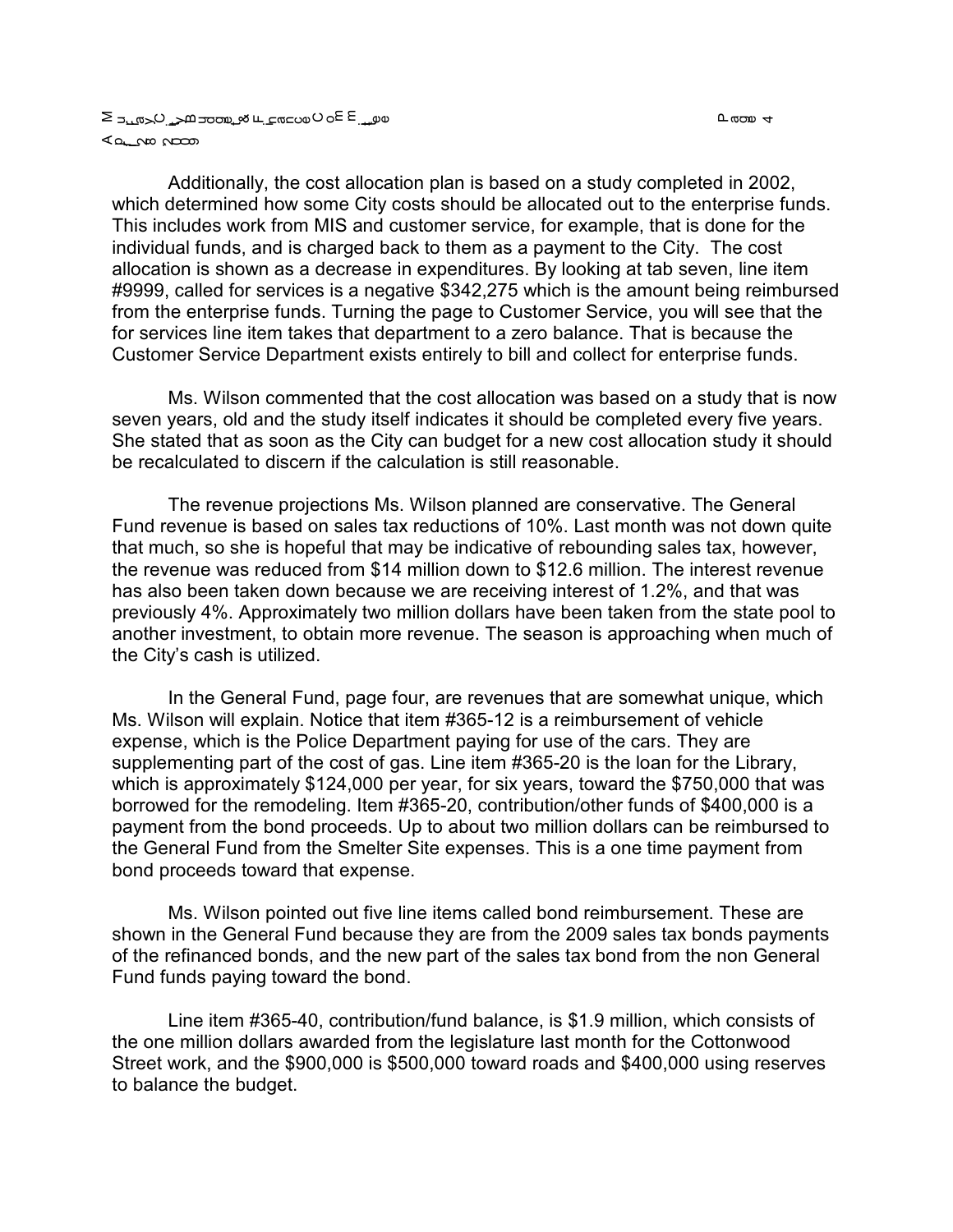Ms. Wilson mentioned a couple of adjustments that need to be made in the budget, including the actual cost for the new garbage contract. In the Capital Project fund, which was used to build the fire stations, adjustments for road building will be carried forward to the next year, among other items. There is also a second department set up for the proceeds of the 2009 sales tax bonds. She will to add in expenditures to balance the proceeds. The bond funds are actually held in trust by Zions Bank and when spent the City asks for reimbursement.

Regarding items of future interest, the retirement fund shows a deficit balance like anyone else in the stock market who has lost money. What that means to the City is unknown. The legislature will be making a decision on that. Rates could increase, maybe 5% the first year with ongoing increases to fund the Utah Retirement System. Another option would be to change benefits from a defined benefit plan to a defined contribution plan. Other government finance officers want to have a representative to give input on that topic. The incentive for change is coming from employers, who hold the risk. In the past the employees pushed for changes because they thought they could invest the money better themselves.

Ms. Wilson mentioned that her department is conducting a study called the OPEB which is a study of the post employment benefit plan that Murray City offers as benefits to retirees. In the past, the benefits have been funded as paid out, however, accounting rule makers are stating that beginning this year the City needs to disclose a liability associated with this benefit. The actuaries, Milliman Company, have been asked to help the City determine what the liability is and she will report back to the Council with the results.

Ms. Wilson has put together some projections for the future. She has given you a schedule showing last years actual, and the current year budget. If everyone holds back on the expenditures as they have pledged to, and revenues are still running ahead of expenditures then the City will end the fiscal year even. She has projected out the fiscal year 2009-2010, and the next four years. Known are the amounts necessary for bond reimbursements, however, other items can easily change. The bottom line shows the change in the reserve fund balance using these projections. The sheet does show the unreserved portion of fund balance.

Mr. Dredge asked about the past practice of moving expenses from one category to another based on where dollars are available. The Council's desire is to change this paradigm and show expenditures properly. He asked about that coding.

Ms. Wilson stated that finance has been instructing the department heads on this and has offered to set up new line items if necessary in order to code expenses as they should be shown.

### **Heather Miller - Treasurer's Office**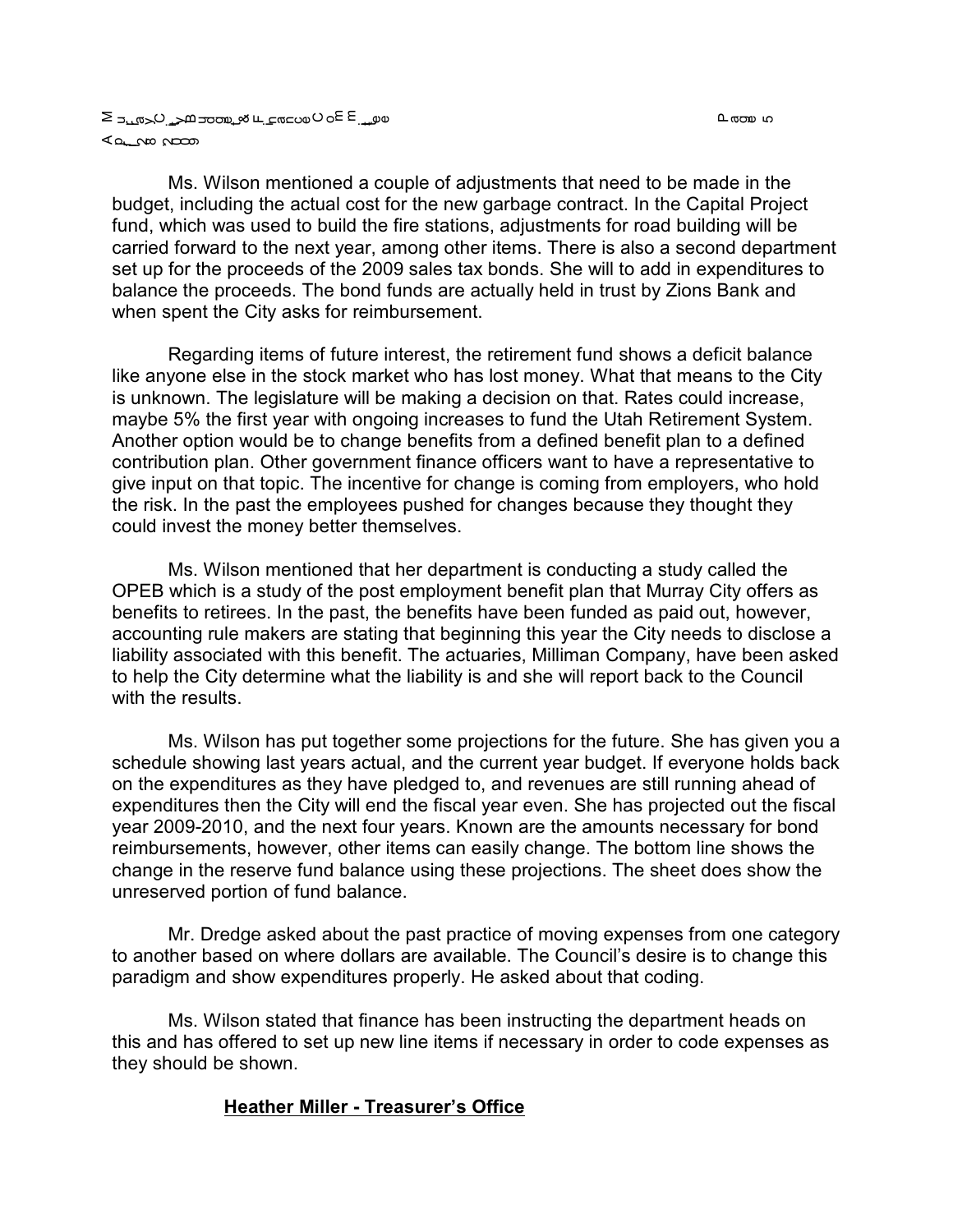വരാണം സ

The Treasurer's office has budgeted for an HTE Users Group (HUG) conference, although, if it needs to be put on hold it can be. Replacement of the terminal for the front counter has been budgeted for when it goes out, and because the Police Department is taking care of the deposit, there is a savings of \$2500 on armored car service. This is a savings that everyone has been very pleased with.

Ms. Dunn commented that throughout the City office supplies is an item that she would like to look at. When all the departments are added together, it is a significant amount. She likes to look at the actual previous year expense and base the new year on that rather than a budgeted figure that was unspent. Because of the need to decrease expenses this year supplies may be an area where departments could drop back instead of using the prior year budgeted figure.

Mr. Dredge added that it is 26% higher than the last year actual figure.

Ms. Dunn continued that this is a general statement about the entire City. She asked Mr. Wagstaff to put office supplies on contingency to consider overall. Another question was on equipment maintenance, and Ms. Miller responded that most of the office equipment is fairly new.

In all departments, Ms. Dunn would like to look at the telephone expenditures. Some departments combine cell phones and land lines and others have only the cell phones on the line items.

Mr. Johns agreed that it is itemized differently from department to department.

Mr. Dredge said that some departments increased the phone expense and others decreased, and it seems that in the past, Mr. Whetzel completed a study which resulted in decreased costs, so he wonders if the amounts are just being increased automatically or reflecting actual expenses. He asked if it is cell phone or land line that is being increased.

Ms. Wilson expressed a desire to have the line items more uniform in the phone categories and it is something her department is working on.

Ms. Dunn asked Mr. Wagstaff to add telephones to the contingency list.

The relief program is operated out of the Treasurer's office, although, it does not show on that budget, Ms. Wilson added. She confirmed that the same amount will be budgeted for the next year, then the City will be more in line with how the state conducts its program. There is \$17,000 budgeted for relief.

Ms. Wells explained that the qualification for poverty level was changed at the state. When Murray complies then the money will go farther.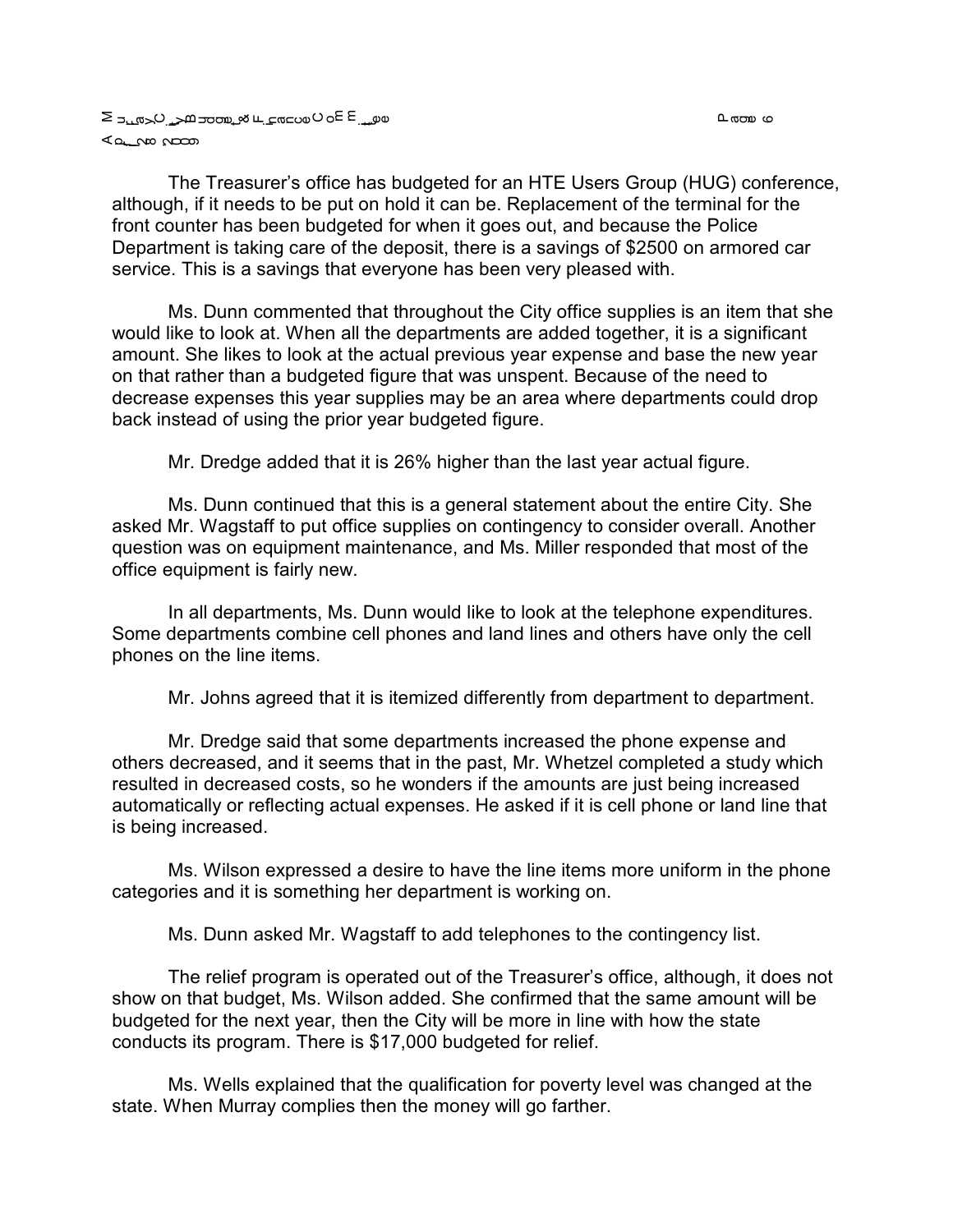### **David Larsen - MIS**

To address office supples, Mr. Larsen stated that included in his budget was green bar paper and general printout, which is not used much anymore. When the budget was submitted, it was requested, however now it looks like that could go down about \$1,500. The green bar paper is used primarily in utility billing and accounts payable.

A couple of points discussed on phone usage is that MIS takes care of internet for the entire City, the phone system, and the major access lines coming into MIS phone switches. There are some dedicated telephone lines that exist in some departments for fax lines, but generally those should go through the City switch. Most of the phone costs in other departments should be cell phones or interdepartmental charge back for services. Some departments do have direct dial phone lines unassociated with the city switch.

Ms. Dunn confirmed that the Council needs to break out interdepartmental cost for phones and the cell phone expense.

Mr. Johns added that a cell phone line item can be added, so that expenses are charged to that and it will be easy to see what the other expenses might be.

Mr. Larsen continued, stating that the auto allowance was going up \$300 this year and travel would decrease by \$2,000 by eliminating out of state travel. Equipment maintenance has decreased \$4,400. Vehicle maintenance has gone down \$700 based on historical usage. Software maintenance has gone up by about \$8,000 because of City usage. Telephone and internet has gone down by \$6,900 due to new state contracts.

Ms. Dunn asked about the telephone and internet being combined.

Mr. Larsen explained that Xmission is the current internet service provider and there are also costs for Qwest included in the same line item.

On cell phones there is a state contract from the Western States Contracting Alliance that has the best rates regardless of the carrier. This includes 13 different states and large volume. Mr. Larsen related that some departments do have carriers that give a discounted or free rate for talking among themselves.

Other reductions include education and training, which is down by \$12,000, due to reduction in out of state travel. There are still a number of technical courses and updates. The GIS training can be decreased to \$8,000 by taking out certain attendees that had been planned. Special department supplies are reduced \$2,000. These detailed items amount to a net operating reduction of \$28,094. Another chart gives the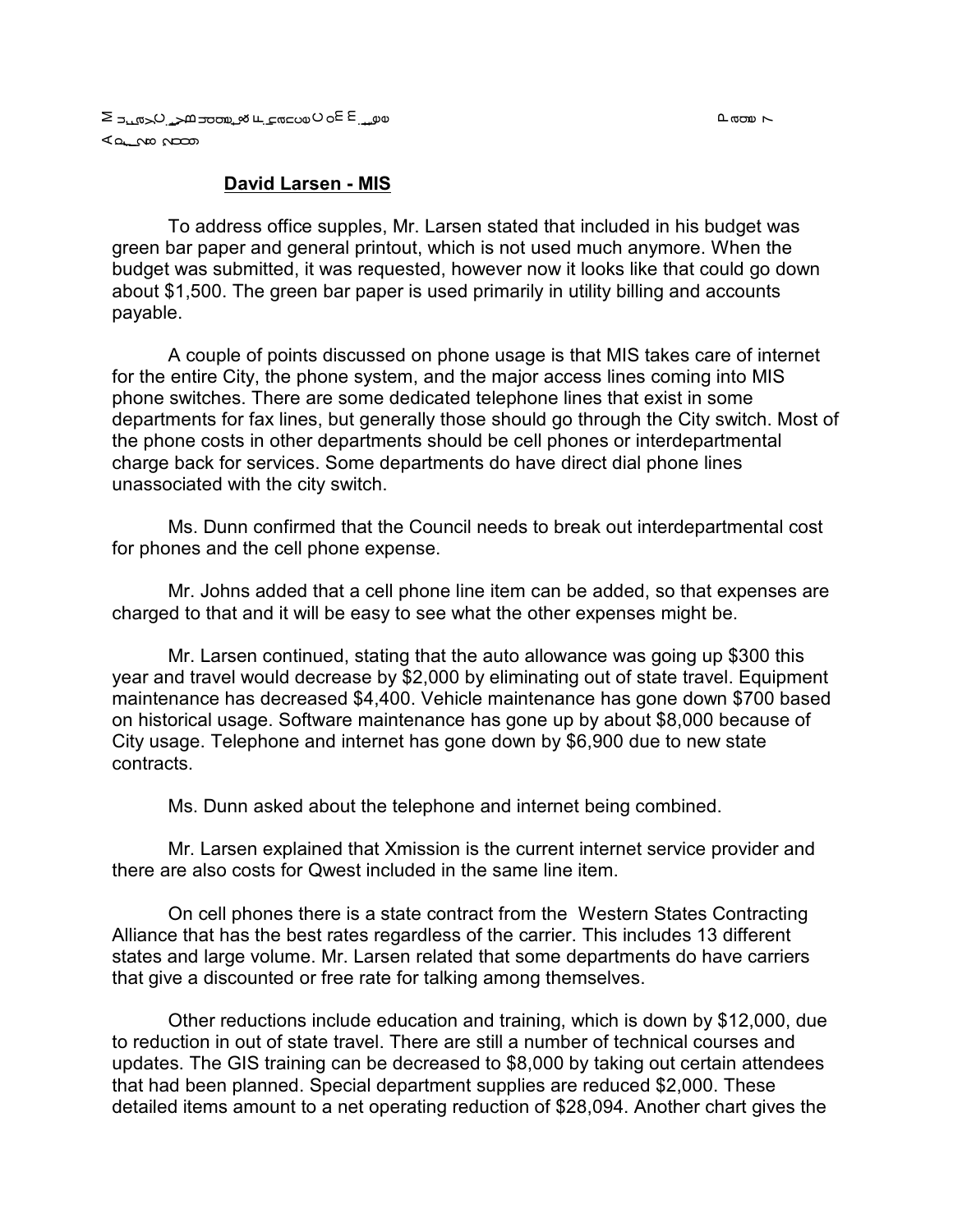breakdown specifically.

Ms. Griffiths mentioned that the Murray web site shows an open position in MIS. She asked if that was replacement of an employee.

Mr. Larsen confirmed that it is.

Mr. Dredge pointed out that the department is 36% higher than last years actual figures. It is a 6% increase over the previous budget year.

Ms. Dunn commented that the department head is referring to the budgeted numbers and the Council is comparing to the actual of the previous year. She asked why the budget needs to increase if that amount was not spent the previous year.

Mr. Larsen mentioned that expenses fluctuate and if there is a specific line item he will try to explain. In GIS training there was money for a former employee to attend, however, he did not go. Karma Timmons is the employee who left and she has been paid out. He stated that he was waiting for the payout to be even before rehiring.

Ms. Dunn asked about the professional line item where less than \$20,000 was spent, however, the requested budget is now more than \$25,000. In a year with a decreasing economy, she wondered if the additional \$5,000 was really necessary or could it be held to less than the \$20,000 that was spent the previous year.

Mr. Larsen explained that it might be possible. A variety of things come from the professional category, there are some consulting services to help keep the staff current and that runs about \$10,000 to \$12,000.

Ms. Dunn commented that as department heads you must feel that if the budget is lowered then you will never get it back into the budget. It is true that if the money goes unspent, then it returns to the General Fund, however, those funds also cannot be budgeted for a road project or something else that needs to be done. Several \$5000 amounts can easily become another road repair.

Mr. Larsen stated that historically the department heads would try to balance to the bottom line, over in some line items and under in others. It is hard for him to say what would go undone and how that would affect the MIS services.

Ms. Dunn would prefer that the department come back at mid year and request additional money for projects that really needed to be carried out.

Mr. Dredge added that this conversation needs to take place with all departments. As the revenue is down about 10% and budgets are level with last year then something must give. He stated that there are two options, cut costs or cut people.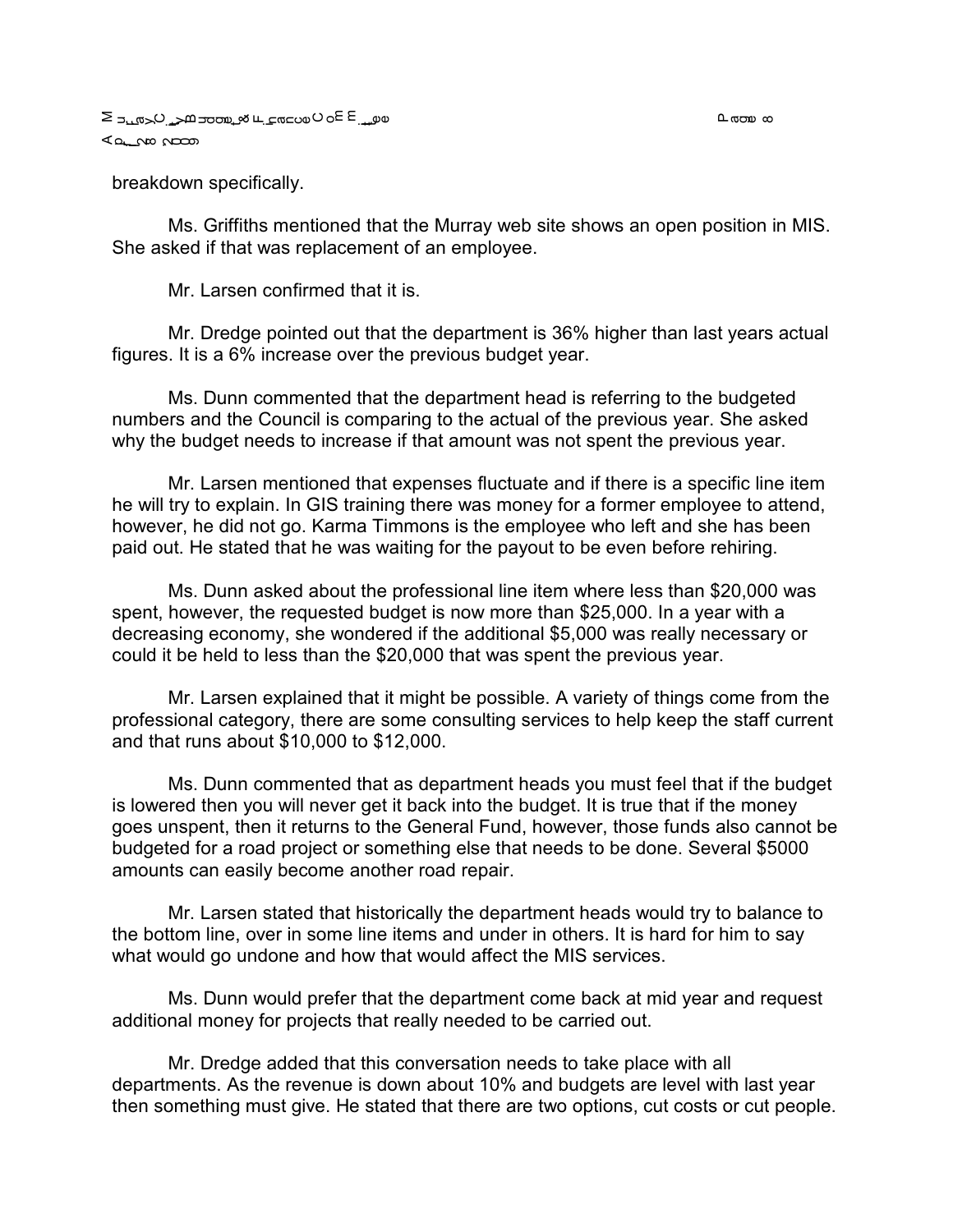$\mathtt{n}$  തായ റ

No one wants to cut people if unnecessary. Even a 1% to 2% decrease is not going to be enough.

Ms. Griffiths responded that in the current year the professional and consulting services were used for the web site upgrade. She asked if there was something in particular that this would be used for this year.

Mr. Larsen said that the professional services for the consulting firm are about \$12,000, and the City has its imaging system upgrade that needs to be done to keep pace on the HTE upgrade, which runs \$7,000. Then there are networking services that get added on for fire walls and security. This is what make up the \$25,000. A \$28,000 reduction is good, however, it is not 10% and if that amount is necessary then it can be done and professional services can be considered for additional decreases.

Mr. Dredge said that certain things can be put on the contingency list and be discussed as a group or the Council may want to ask the departments to cut each budget by a specific percentage. He said that the City cannot have a level budget.

Ms. Dunn explained that the Council will be looking at what was spent and what is budgeted on each line item to set this years budget, and reductions may be requested in those areas where lower expenditures were seen in the past.

Mr. Larsen added that this practice is exactly what fuel the end of year spending by departments. Line items that are unspent will not be funded the following year.

Mr. Dredge commented that he hopes this would not be the case, but that, people perceive the Council as willing to work with the departments and what they really need will be funded.

Mayor Snarr pointed out that many cuts have been made from Ms. Wells and the Mayor's office to balance the budget. It is unknown what the revenue stream will be, however, certain things must be taken care of or the City will be hurt because of it. Major road repairs can sometimes be eliminated by conducting routine maintenance or overlay, and three of those can be completed for the price a total rebuild.

## **Tim Tingey - Community and Economic Development**

Mr. Tingey complimented the Council for its support over the past year. He will focus on the increases and decreases, and point out some substantial changes that are reflected in the budget based on the time being spent in the Redevelopment Agency (RDA) work versus City planning and economic development. Upon consulting with the finance department, Mr. Tingey is proposing that the salaries be paid out of the General Fund and compensate with Redevelopment Agency funds through a City Hall expense. Now the community development planner is being paid fully from the RDA and yet not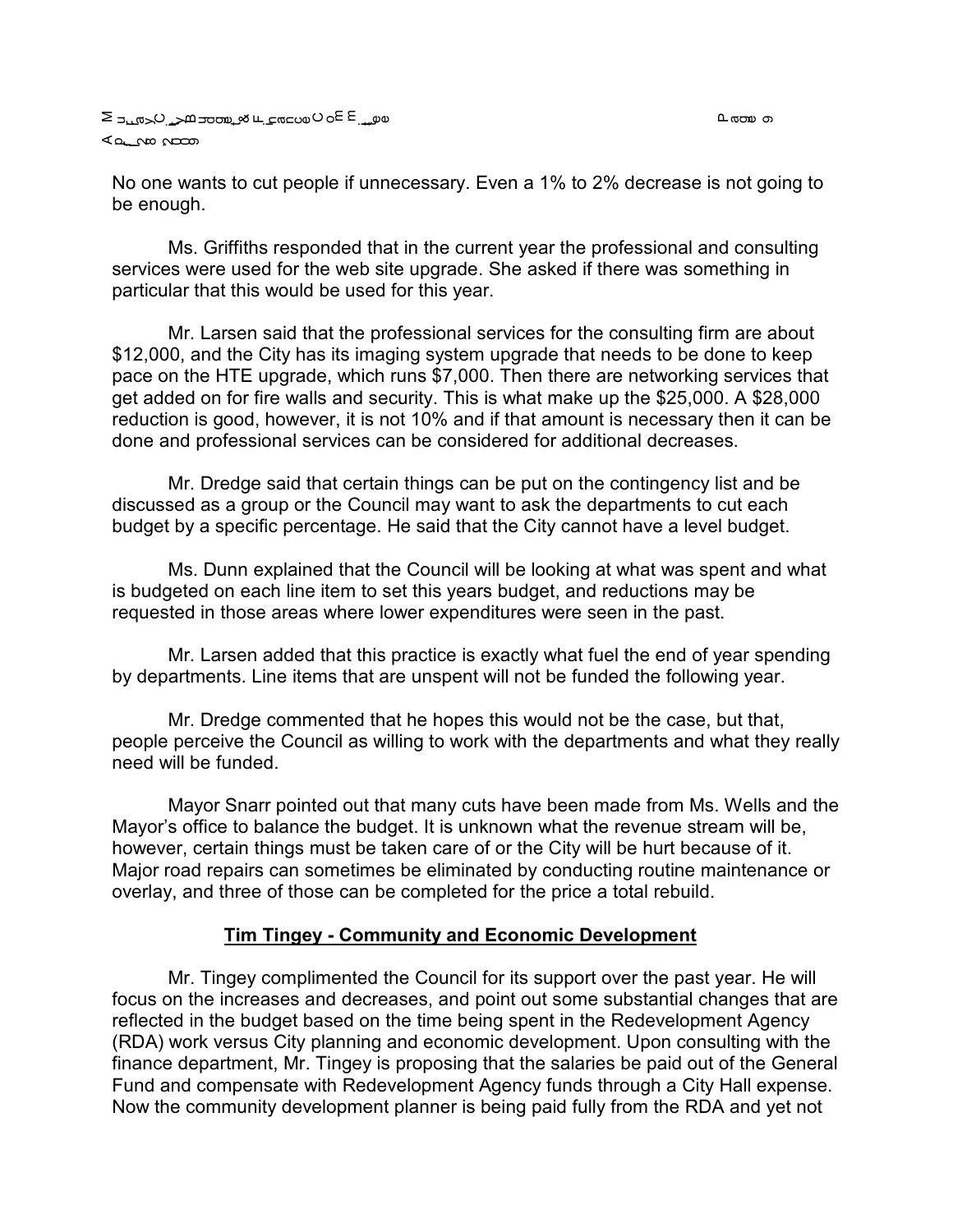#### a على ب عام العام على الله على المعامل الكامل الحساد E so O wa ⊾<del>ه م</del>ات می

spending much time in that area. A third of the Director's salary is being paid out of the RDA fund. This is a huge shift of expenses. The General Fund will then pay all salaries and a reimbursement will come from the RDA City Hall expense. This is not an even trade. Roughly \$121,000 in salary expense will go into the General Fund. The City Hall expense will be about \$60,000. This is an increase of about \$40,000 in salary in the General Fund. There is an additional cut of \$20,000, which is an associate planner at three quarter time rather than full time. This accurately reflects what is being done between the departments.

In summary, in the General Fund there is an increase of \$106,000 and an increase in EDCU sponsored grants. If the grant is not received, the money will not be spent. In reductions, you will see \$250 in uniform allowance, \$1,000 in books and subscriptions, and a Code Enforcement reduction of \$156,000. This is shifted into the Police Department budget. Professional services will be reduced by \$15,000 and the remaining amount will be spent on some of the regional studies that are being completed, such as the Taylorsville/Murray Transit Alternative study. There is the possibility of additional studies that will be entered into. Education and training will have a \$3,000 cut, although, there is another planner that requires certification updating. Weed control will see a \$1,000 decrease.

Ms. Wilson commented that the 2009 budget was an estimate before Mr. Tingey was with Murray City and prior to that there was not much activity in the department.

Mr. Tingey stated that this is a unique year in RDA as he has requested funding in three additional RDA areas for the first time. These are the East Vine, Cherry Street and the Smelter Site Overlay District. He has created a budget for that and been able to take part of the burden off the Central Business District. The Central Business District does show the changes with the salaries, and professional services have been reduced significantly. City Hall expense remains the same and other areas will compensate for that. Fireclay has no funding requested.

East Vine Street does have a request of \$5,000 for professional services, and City Hall, \$25,000. He has asked for revitalization grants of about \$9,000. This would be used for a business in the area that may want to do some expansion, curb, gutter and sidewalk, or some project related costs that go toward improving its facility. Improvements are for larger scale enhancements, water line break, or other needs in public rights of way.

The Cherry Street budget is set up the same way with a larger revitalization grant amount, due to the fact that one person has already come in from the area and would like to receive funding for business expansion. This is an opportunity to pique some interest in the area.

In the Smelter Site, nothing has been done other than the reimbursement for the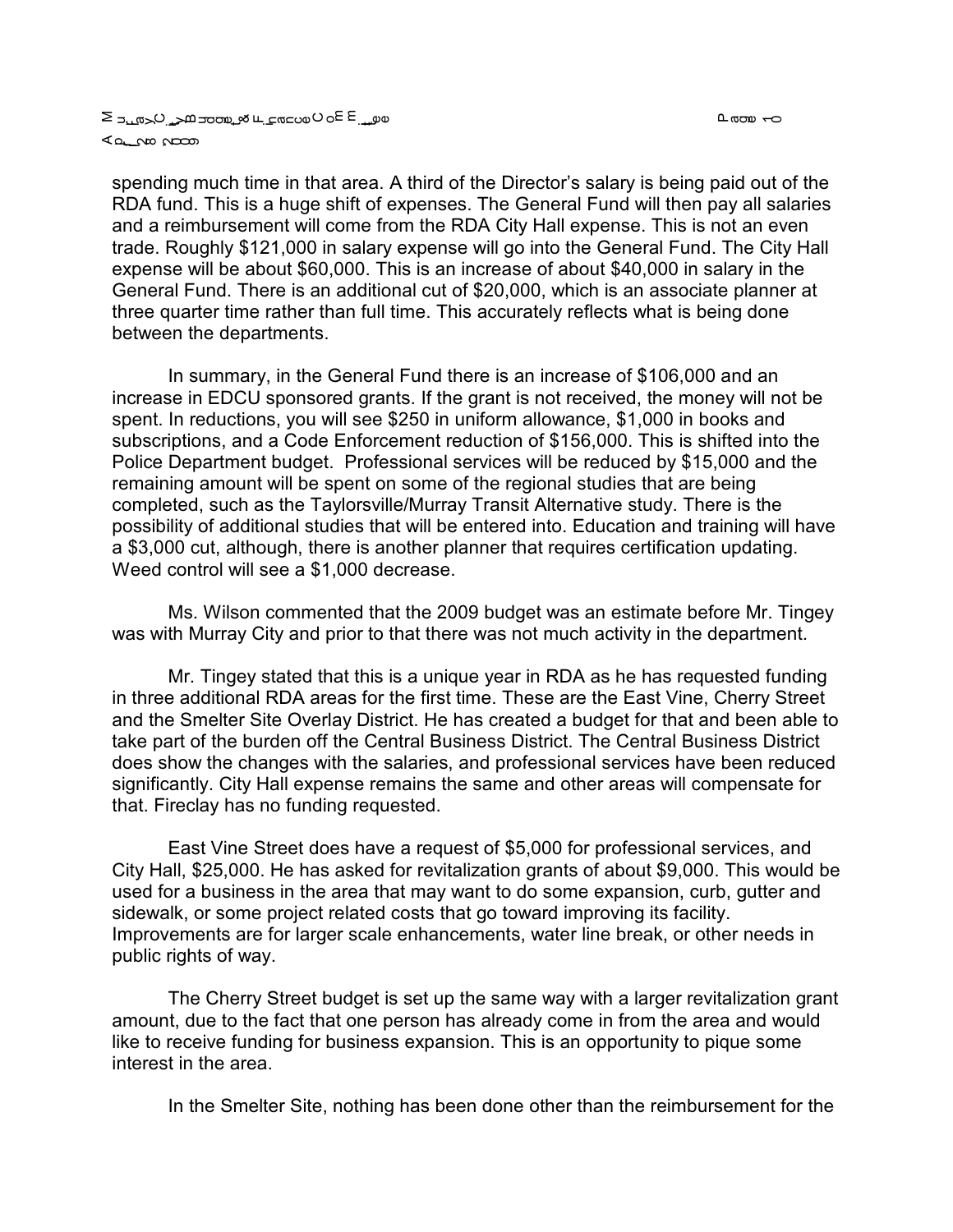൨ഝ <del>ᆢ</del>

sales tax revenue bond. For low income housing the required 20% has been set aside and will help with some housing projects that have been discussed.

Mr. Tingey explained that the Community Development Block Grant (CDBG) department funds reflect the budget that has already been approved by the Council for this year. There are some minor changes in the budget to consolidate line items if an entity has requested funding under several areas. It is tracked separately in order to report back to the county.

Ms. Dunn asked if there was any word on recovery funds for CDBG. Mr. Tingey responded that housing funds are going through the state, but will trickle down to Murray through the county. Karen Wiley thinks there may be an additional amount for the City of about \$20,000 to \$30,000.

Ms. Griffiths asked for Mr. Tingey's opinion on the value of the services from the Economic Development Corporation of Utah (EDCU) and the Murray Chamber of Commerce.

Mr. Tingey indicated that EDCU does a lot of work in recruiting businesses with a potential for locating in Murray. Since he has been with the City, only one business has considered Murray. The services are important, however, the annual \$28,000 paid might be something that could be reduced, but he has not discussed that with them. The Chamber of Commerce does great work, however, there may room for some reduction and Scott Baker could be open to that.

Mayor Snarr added that when the economy is down business development is even more important. Manufacturing is one sector EDCU tries to attract and Murray does not have the land resources for that, however, the influx of people into the valley does help in jobs and revenue that may be spent in Murray. Economic development is the survival of every city. Job streams are created by businesses coming in.

Mr. Tingey said that Murray does need to be a partner with these organizations.

Mr. Dredge stated that he did not receive the page with the total numbers and the spreadsheet of wages for economic development. Mr. Johns responded that the total did not show up because the code enforcement was linked with that department and it was pulled off. The salary detail is on the last page.

Ms. Dunn asked if EDCU should go on the contingency list. Ms. Griffiths stated that it should be discussed because it is private industry mixed with the public. She asked to look at how the amounts are determined.

Mayor Snarr said that the governor had closed the state agency and decided to shift it all over to be contracted to EDCU. They have information in many different areas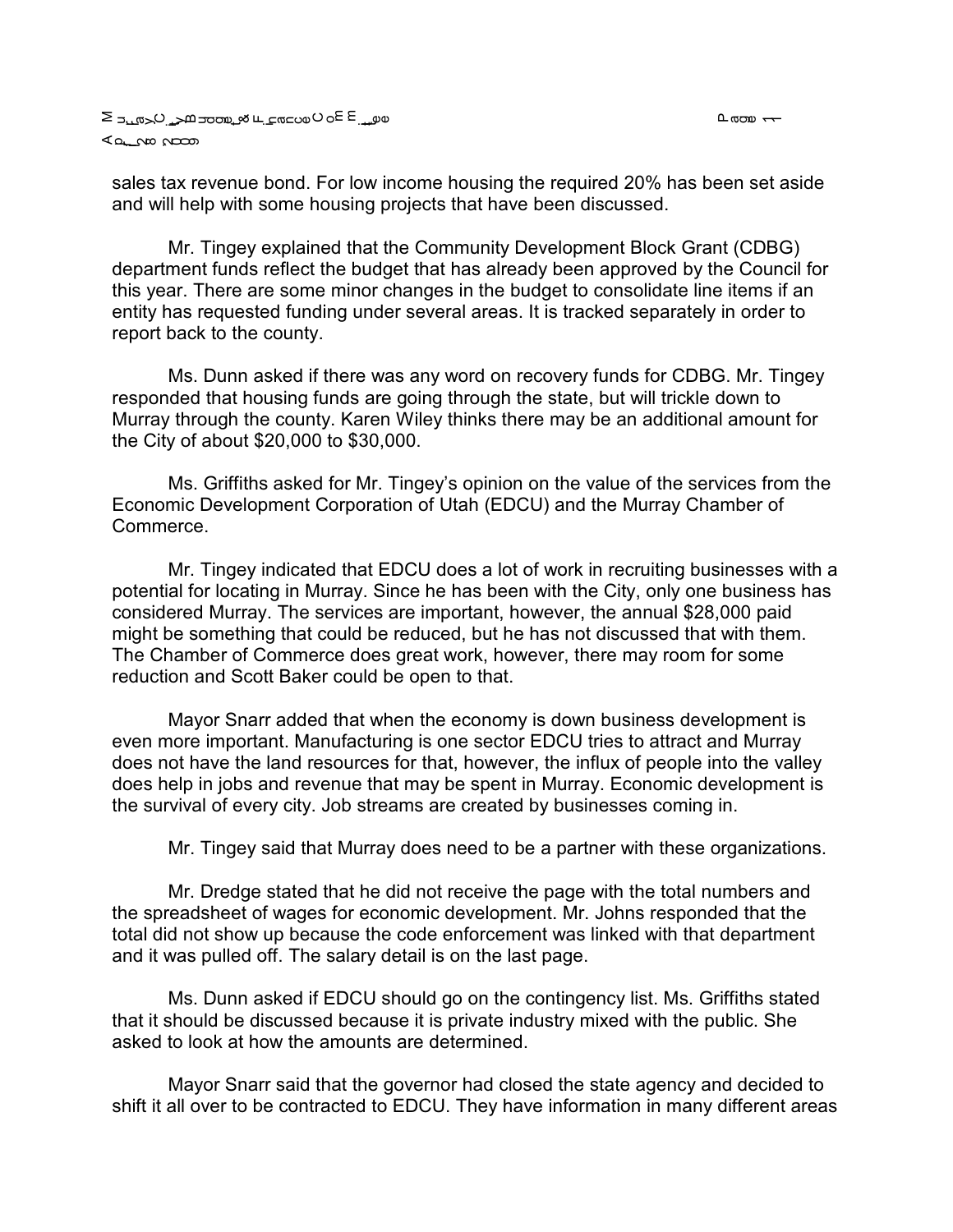to attract business.

Mr. Tingey said that the level of involvement can be discussed and he will get information on the amounts.

Ms. Wells added that \$2,000 of the Chamber fees go to the Youth Chamber of Commerce.

Following a short break the meeting resumed at 10:20 a.m.

#### **Blaine Haacke - Power**

Mr. Haacke stated that working with Finance, the Power Department has been able to consolidate work sheets and create a smaller presentation. As an enterprise fund the power department does operate a balanced budget of \$38.8 million. Metered revenue accounts for 91% of the budget in residential and commercial businesses. The other portions of revenue come from wholesale power sales of surplus energy, \$1.8 million, to the Utah Associated Municipal Power Systems (UAMPS) or other market grid entities. It is done on line via web site access, as well as, agreements signed at the beginning of the season. The Intermountain Power Agency (IPA) call back is an example of that. Murray has offered the call back to UAMPS members, and expects to receive about \$200,000 this year for those sales. Eight UAMPS members have agreed to purchase from Murray. The City has committed 30 MW to UAMPS over the next eight years.

The other major revenue source is from impact fees, in the amount of \$780,000. These are charges to the customer for their impact on the system. It could be a system upgrade or rebuild to help them out. The size of this fee is based on the fact that Murray has the ability to assess Intermountain Medical Center (IMC) with an additional impact fee. When IMC came onto the system, the initial impact fee was close to one million dollars. As it grows into the load there is a continual impact on Murray Power and the City can charge impact fees up to 10 MW of load. Over the past year, IMC has grown from 6.5 MW to 9 MW. Impact fees can still be assessed up to 3.5 MW. This fiscal year the City will charge IMC \$530,000 and then there will be one MW of growth remaining. This is just the hospital, not other Intermountain Health Care facilities in the City.

Mr. Haacke mentioned that there are some decreases in work order revenue, due to the slowing of construction.

In metered sales, 31% are residential, 16% consist of small commercial, and 53% large commercial. Commercial customers are almost 70% of power sales. Four hundred customers utilize 63% of the energy.

The budget includes the 3% general rate increase October 1, and the City power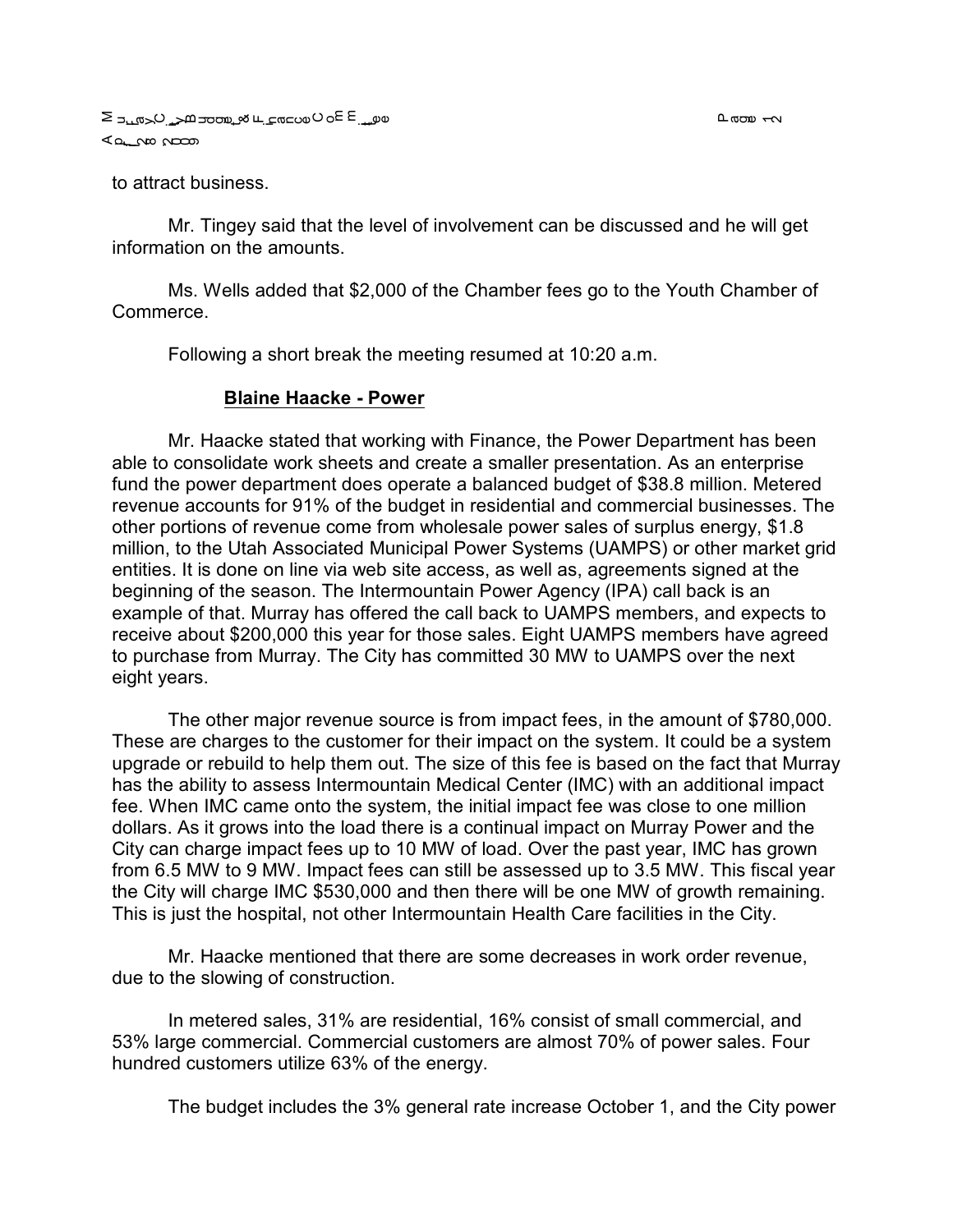വരാണം പ്ര

is planning on that to balance the budget. Last July there was a 5% rate increase and another 5% October 2008 and for the next three years a 3% increase will go into effect each October 1. The budget is conservative in metered sales, because current year sales have been off a small amount all year long. When sales are down, then the purchase of KWh can drop off too, so that the two will balance.

Regarding expenses, Mr. Haacke stated that 59% of all expenditures are power costs, 25% are labor, materials, operating and maintenance for day to day operations. These expenses include \$1.5 million in contributions to City Hall services. Debt service amounts to 5.9% of expenses. In lieu of tax transfer (ILOT) is 5.7%, projected to be about two million dollars. Capital projects will run about 4%.

Power costs include a rate increase on the Colorado River Storage Project (CRSP) last October from the Western Area Power Administration in the amount of 8%, however, this year another 10% increase is expected. The Hunter coal fired plant looks to be about the same. San Juan is a small resource, but a 6% increase is expected. The Intermountain Power Project (IPP) resource costs will be up this year about 8%. A major overhaul in the spring of 2010 is scheduled. If Murray does not call back any of the resource then the California entities will have to pay for the overhaul. This is something that will need consideration around Christmas time when commitments for summer are planned. We do need part of the call back. The landfill gas plants #1 and #2 will be in full operation providing about 7.5 MW, at \$3.5 million. About 15 - 18% of the Murray energy portfolio will be renewable.

Natural gas turbines are budgeted at \$1.5 million. When the budget was developed, the natural gas prices were about \$6.50 per deca therm. This has fallen now based on the price of a barrel of oil. When oil goes down, there is more production on the electrical side, and the power market on the grid decreases. Now natural gas is \$2 and it is expected to be about \$4 next year. This may give the City a little buffer.

Overall, Mr. Haacke explained that the resource costs have increased 4.6%, about one million dollars. The 3% rate increase gives about \$900,000 toward revenue.

About 4% of the budget is planned for capital projects, stated Mr. Haacke. Back yard rebuilds and new construction will be about \$700,000, and these are projects estimated by Ken White due to aging infrastructure. During this present year, some of the back yard rebuilds have been put on hold. It is important for reliability to complete these projects.

Planned are \$375,000 in vehicle replacements, which includes one large bucket truck at \$185,000, and five smaller trucks. A stumper purchase is scheduled for the arborist crew, and a utility trailer. These purchases have been re budgeted because of cut backs in the current year.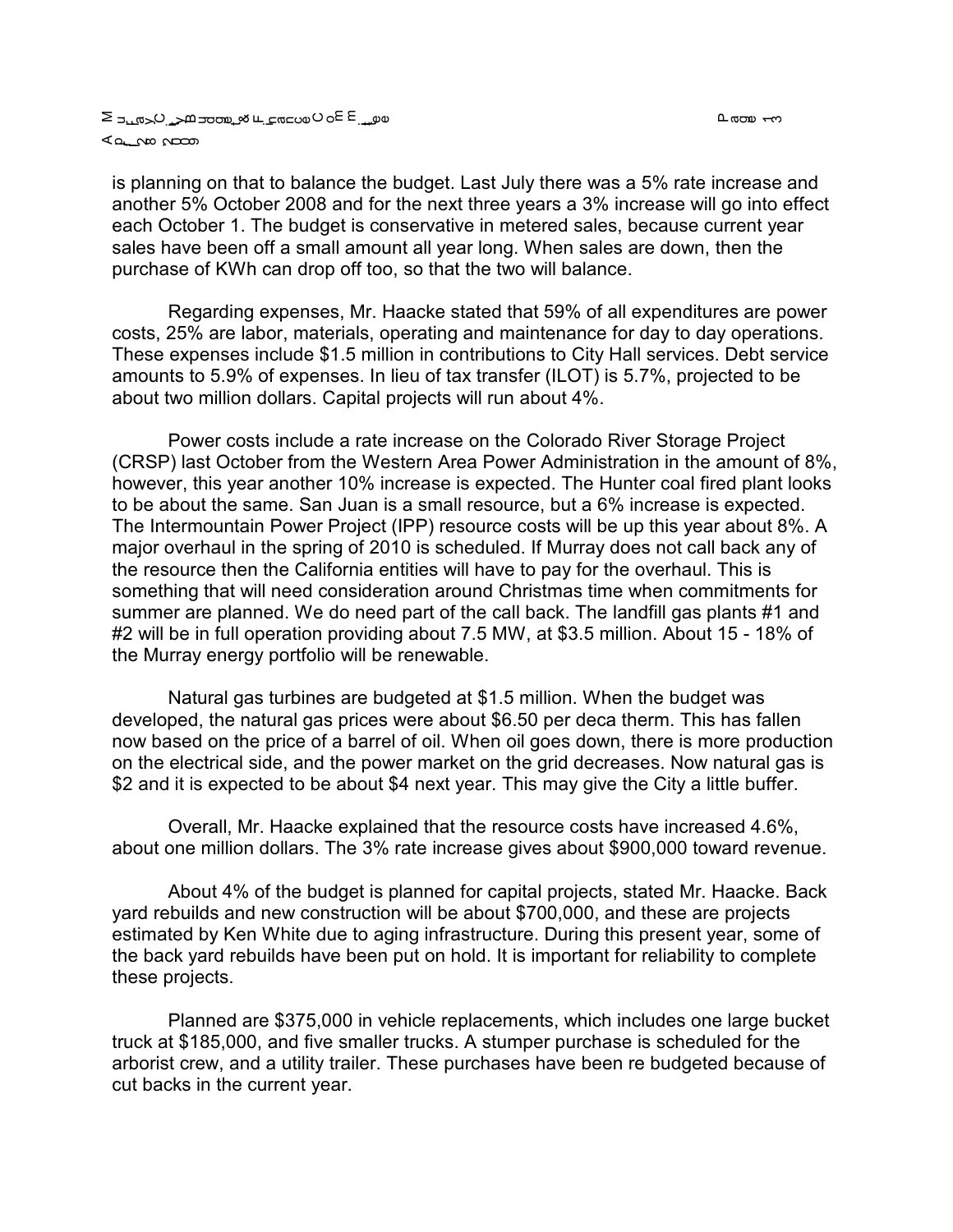Technician equipment has been planned for Mr. Crutcher's group, including a capacitor bank. This equipment is used to maintain a certain amount of power factor, to be in compliance with stipulations from Rocky Mountain Power. If the power falls under this amount, then a monetary penalty could be charged. The capacitor bank goes in the substation to monitor the capacity.

Mr. Crutcher stated that this will be budgeted for the next three years to reach the level necessary, and if the power load to the system changes, so too, could the capacitor needs.

Mr. Haacke commented that he feels he has scaled back, however, the back yard rebuilds are necessary to prevent outages.

To review, Mr. Haacke stated it is a \$38.8 million budget; a 3% rate increase will go into effect in October; power costs have gone up 4.6%; the ILOT is 5.7% of total revenue; natural gas pricing looks good; and, stimulus money is being sought to pay for landfill gas.

Mr. Robertson asked where the reserve account stands, and if anything is being added to reserves. Mr. Haacke responded that it is about \$3.5 to \$4 million, and there was no additional funding to add this past year. The fiscal year 2009-2010 proposes to add \$550,000 to the reserve account.

Mayor Snarr asked how much will be realized from the sale of IPP excess resources. Mr. Haacke said that \$250,000 have been committed and will increase in future years up to 2012. Nothing has been sold past that. It sells for about \$50, so he thinks other entities will want to purchase. There has been greater interest from Idaho and California entities than from within Utah.

Ms. Griffiths expressed her trust and appreciation for Mr. Haacke and his explanation of the budget. Additionally, she feels emotional about the employees and their dedication that makes the City what it is.

Mr. Haacke mentioned that the Hunter and CRSP are the biggest resources, about 60-70% of usage, and the Hunter debt will be gone in 2011. Then there may be other expenses based on federal legislation. Murray is well situated for renewable energy.

There was some discussion on wind, although, Mr. Haacke does not feel that it is reliable enough to invest in.

#### **Pat Wilson - Finance**

In Finance and Customer Accounts there has been some realignment of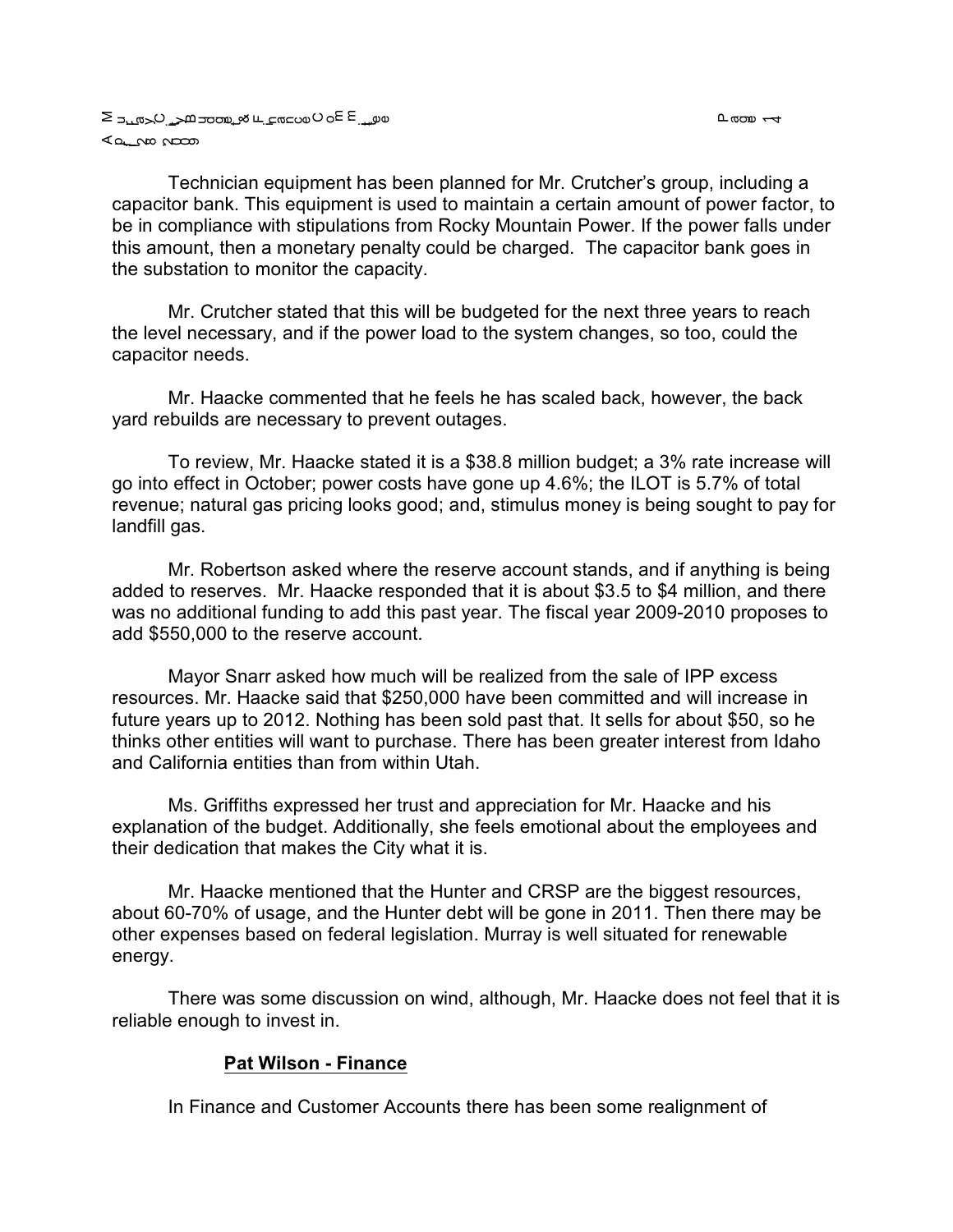൨ഝ ⊸ഹ

positions, and salary and benefits have changed between the departments. Items are being coded closer to actual expenditures and the software request is for the HTE payroll module that was delayed last year. The HTE software support is the Finance portion of the computer continuing support allocated out to every department.

Regarding the payroll module, it would make it easier to obtain reports. The current payroll person has been able to write some Qrep reports to analyze some facets of the salaries. Since the majority of the budgets are salary and benefits, it is important to analyze these expenses. The home-designed system does have some advantages, however, a new integrated payroll module could be automatically detailed into the budget ledger rather than hand entered. Much MIS time is necessary to support the current system. She realizes this is a tight budget, however, being able to analyze salaries is important.

Mr. Dredge expressed his surprise at learning that the City uses a custom payroll system. His concern is that payroll rules change so frequently that if changes are not entered promptly, the IRS could give Murray a hard time.

Ms. Dunn suggested it be added to the contingency list to discuss further.

In Customer Accounts, Ms. Wilson mentioned a small increase in uniform allowance. The biggest change has been regarding the sorting machine. When the maintenance agreement was due to be renewed, there was an additional amount charged, because of the age of the equipment. Replacing it with a new mail machine and sorter, cost about the same as the maintenance contract. It has increased a little time for Mark Williams, however, now the accounts payable person, and others, can operate it. The rental and lease line item is the new machine. There is one full sized truck with more than 100,000 miles that is scheduled to be replaced with a smaller vehicle for \$15,000.

Mr. Dredge asked why trucks are needed by the meter readers.

The Mayor responded that wrenches and tools are needed by the meter readers.

Ms. Dunn would like to look at why pickup trucks and some SUVs are necessary in the departments, and would like that added to the contingency list.

As automated meters are installed, some of the meter readers could be phased out, commented Ms. Wilson. If it does not come through attrition and retirement then, she hopes, people may be absorbed into public services.

Ms. Wells stated that there is a vehicle committee who makes recommendations regarding vehicles throughout the City and there is a report that she will distribute so the Council can review it.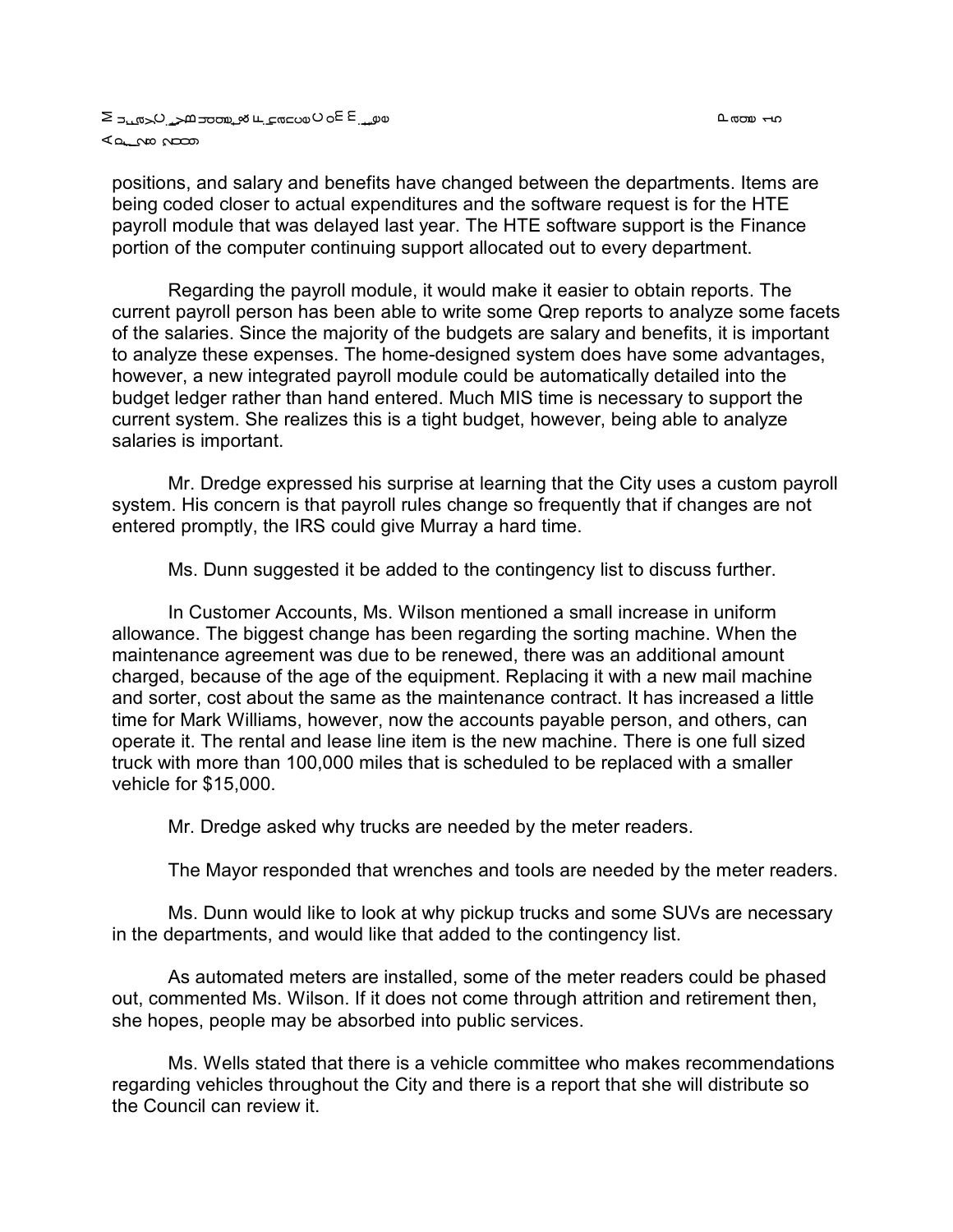Mr. Robertson would not be present for a while due to an appointment.

Ms. Wilson pointed out the Central Garage fixed costs. She stated she will follow up to make sure a truck is necessary.

Looking at the Non-Departmental account, Ms. Wilson explained that the first two items are running higher than was budgeted, and the retiree and LTD insurance reflect what she feels was an incorrect entry from last year. This is where she will allocate the funds for the OPEB study results that she is conducting for post employment benefits.

The professional and consultants line items may be used by the RDA consultants, and her OPEB study will be about \$10,000 from this account. The Mayor does utilize the Non-Departmental, however, detailed use of all these funds has not been fully tracked.

Ms. Dunn asked why there are office supplies in Non-Departmental.

Ms. Wilson remarked that she would like to research this, however, Mr. Johns stated that the General Fund postage was being charged to the office supply account. The amount was close to \$34,000. It will remain in Non-Departmental but under a specific account for postage with a new line item number. With that the office supplies can be tracked easier.

Ms. Dunn asked for that item to be added to the contingency list to be discussed further.

Mr. Dredge asked about the departments not being charged for utilization of postage. Mr. Johns responded that the new machine can track by department. He said in Customer Accounts the postage is strictly for utilities and this amounts to everything else. In the Non-Departmental the budget can be split with \$34,000 for postage and the remainder for office supplies. The new postage increase should to be taken into consideration.

Ms. Dunn remarked that postage should be charged to the departments it is used by and office supplies should not be Non-Departmental. Ms. Wilson asked to get a one year history before moving into departments.

Ms. Wells commented that there are things the Mayor's office does that are Citywide and charged into the Non-Departmental account. For example, when the Christmas bonus is prepared, the stationery and envelopes come out of this account. More specific numbers can be obtained if necessary.

Ms. Wilson talked about the retained risk line item which will be moved into its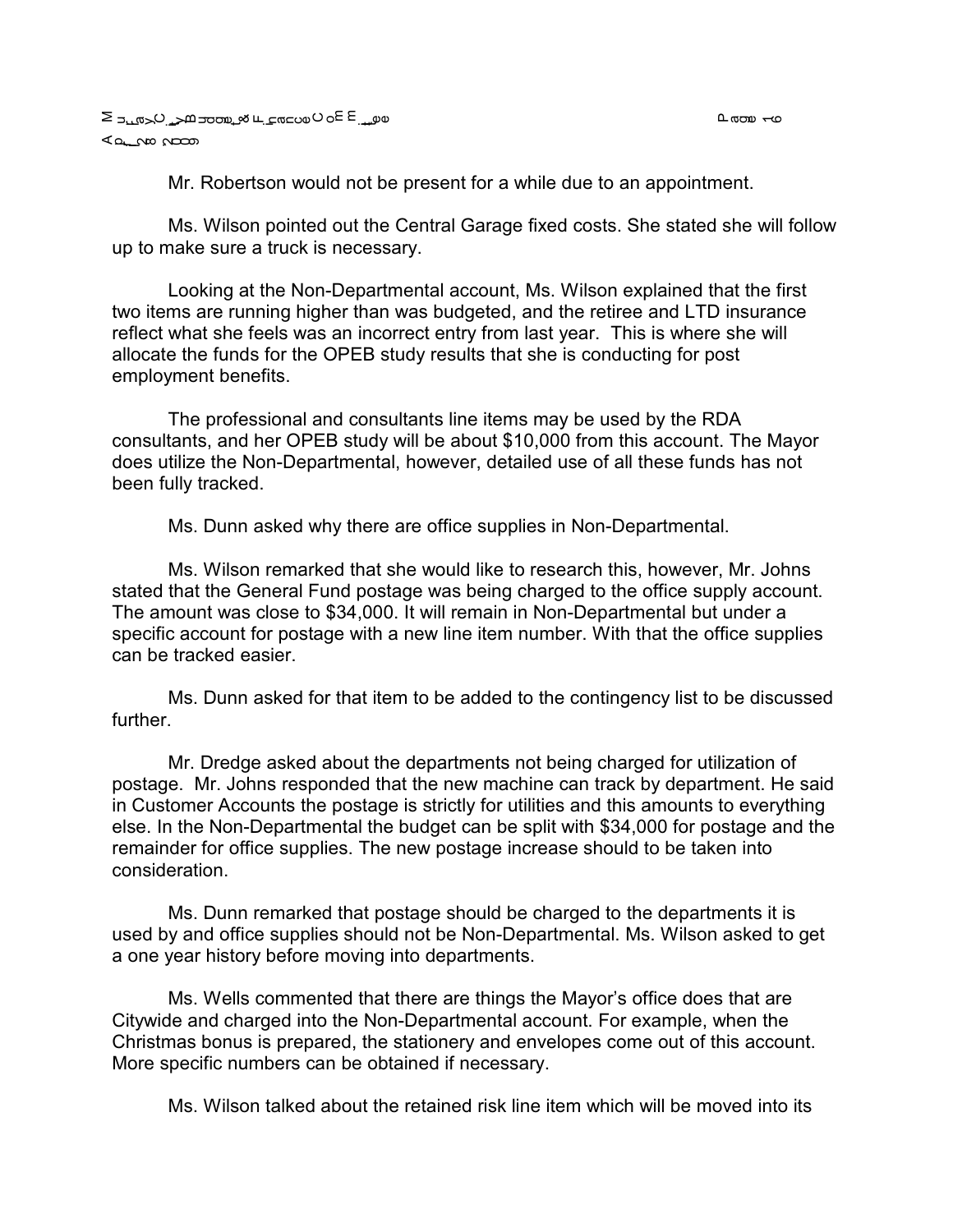own department. The Retained Risk fund has been used as a savings account with about \$600,000 to \$700,000. Mr. Whetzel used that only for large items and then this line item in Non-Departmental was used for small claims. It is her thinking to move the self insurance collision and self insurance liability into the Retained Risk budget, and fund it from the General Fund each year here in the Non-Departmental. The money can then be transferred into the reserve account where the claims will be paid. Hopefully, this account will grow.

Ms. Wells added that over the last year the insurance has been discussed at length and this line item gives the City the option to build the account and self insure in the future.

Council Members agreed with this thinking.

Ms. Wilson pointed out the UTOPIA funding of \$250,000.

Ms. Dunn asked why there are miscellaneous supplies, miscellaneous services, special department supplies, and office supplies. She feels the Non-Departmental should be limited to just a few line items. She also asked what the contribution in the amount of \$5000 was for.

Ms. Wells commented that there are groups that ask for donations such as Veterans flags and the Larry Miller advertisement came from that fund. Ms. Griffiths stated that many entities create the "feel good" honors and then expect the government to pay for it. Mayor Snarr commented that his office does decline on many requests that they receive. However, the Mayor added that the employees really appreciated the extra day off after Christmas last year.

Ms. Wilson commented that the employee Christmas bonus will be \$100 per person. The utility relief program is kept at the same amount. The Transfers and Debt Payments account which is the principal and interest on the sales tax, the Municipal Building Authority is just enough to keep that open. In Capital Projects, \$500,000 is un designated as road projects. The second account is the bond proceeds. After that sheet is the Retained Risk where the \$250,000 shows up, the funds from the Non-Departmental account. The Cemetery Perpetual Care fund consists of the money collected when a lot is purchased. The \$60,000 is a transfer to cover expenses. The final total on that page is the end of the report and the total of Citywide expenses.

#### **David Frandsen - Murray City Employees Association (MCEA)**

Mr. Frandsen distributed and read a letter addressed to the Mayor and Council Members. In brief, it stated appreciation for transparency and openness in dealing with the MCEA, willingness to consider employee requests, and trust in the elected officials decisions during this time of economic uncertainty. The letter encouraged the City to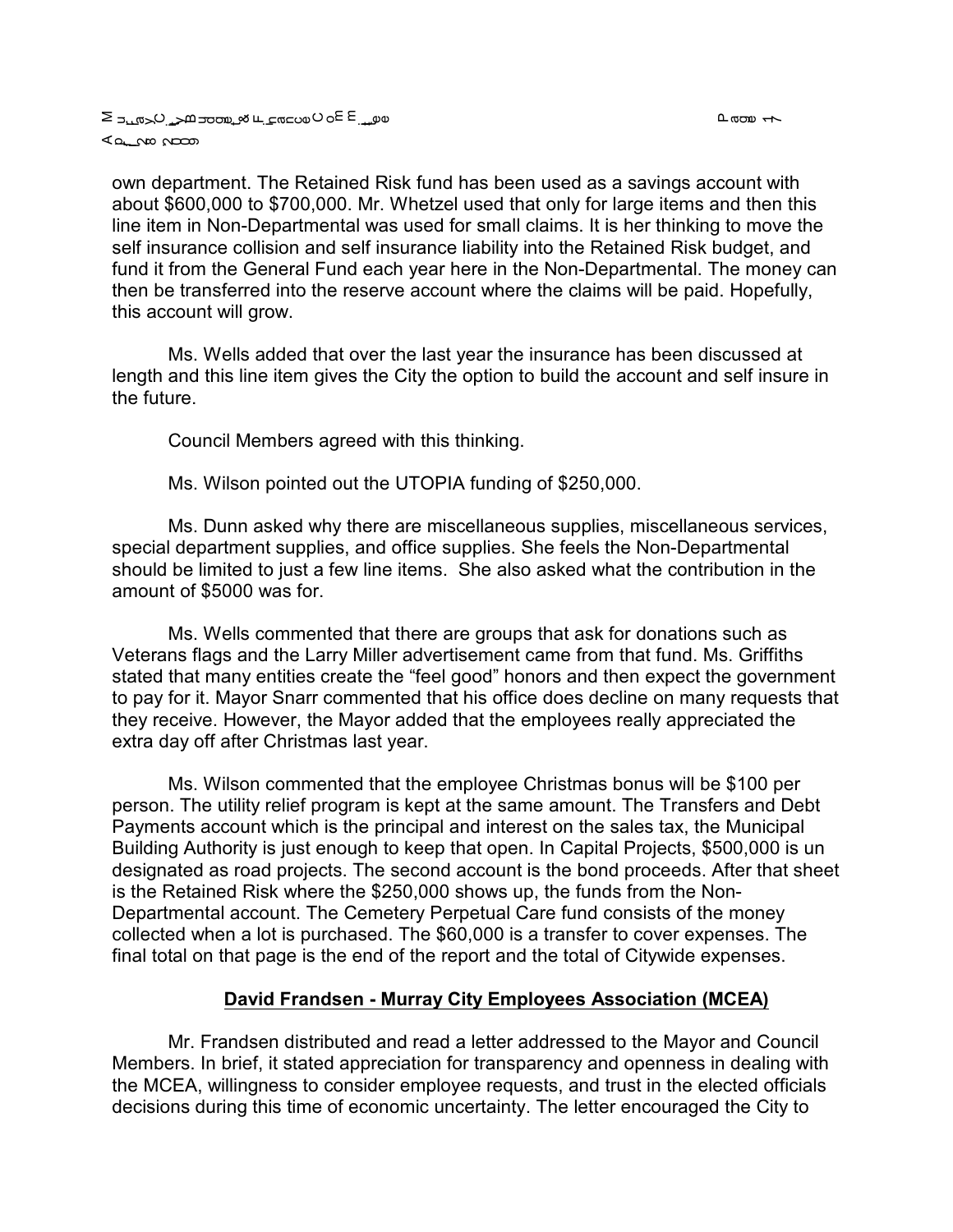maintain the 85/15 split in healthcare costs. A survey was conducted to better understand the members issues, and a list of suggestions were attached. The letter pointed out the idea that strong local governments thrive on innovative ideas and noted that Murray can become a better, more efficient place to work when elected officials and employees work together.

There was some discussion regarding the list of suggestions from the survey and the Mayor and Council pointed out that they know of no cities giving COLAs this year. Mr. Dredge mentioned that the employees might better know of waste and if it is seen, they would like to know. It was noted that flexible work hours were requested to drive less, and, in the water department, it would be more productive to work 10 hour days with less set up and clean up time required. It is something to consider for some areas. Ms. Griffiths commented about sick days, stating that when people are really sick they need to stay home.

### **Dan Barr - Library**

The Library budget is based on revenue provided by Ms. Wilson, which is estimated for the year at \$1,651,818. The budget expenditure recommended is \$1,627,124. This budget is less than last year and he hopes to provide additional services with less money.

Mr. Barr explained that the regular employees' line item is an increase for a new full time position and this is budgeted for the last six months of next year so that he can wait to see the revenue numbers before deciding whether or not to fill the position. A reduction in temporary employees is a reflection of the renovation and desire to use staff more efficiently. Under equipment maintenance, there is an increase in expense of \$20,000 for the equipment that operates all the computers and it is past its shelf life, on an extended warranty now. One solution is to replace the hardware with new equipment and the other is to out source with a server in Salt Lake City to see if it would improve the system. Along with that is a \$5,000 increase in telephone to increase band width and connection speed. Mr. Barr is working with UTOPIA to utilize its network.

Ms. Dunn asked for an explanation of the young adult programming and young adult ps line items. Mr. Barr explained that the ps stood for a former employee who conducted that program. It can be eliminated. The difference between the two line items is that 4816 is the collection of books and 2110 refers to programming for printing, supplies and materials. The after school programming has increased with a new librarian. The circulation is up more than 12% from the previous year, and computer use has also increased. Two grants have been received. One is a federal grant in the amount of \$15,863 for the purchase of self checkout machines, and the other is \$15,693 from the state for Murray's certification, which is aid that is received every year.

Ms. Griffiths asked for an explanation of line item #5510. He noted that it is the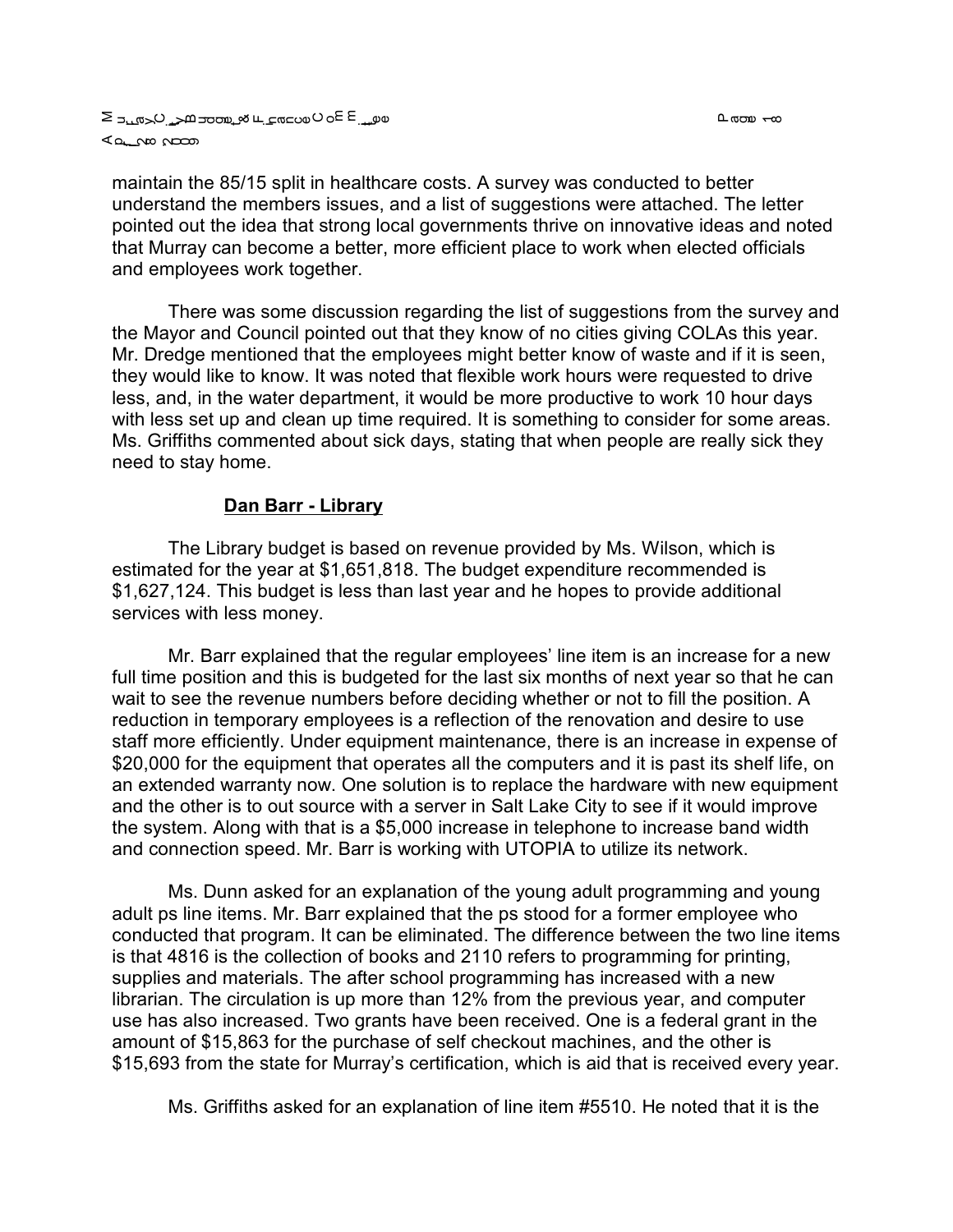payment on the original building, which has gone from being a bond payment to a lease payment as it fell under the Municipal Housing Authority.

Ms. Wilson pointed out item #9210, roughly the same number, which is the reimbursement for the original 2007 sales tax, the MBA loan. Above that is the payment toward the \$750,000 loan for renovation. Instead of running debt through a rental and lease payment, it is now shown separately.

Ms. Dunn complimented Mr. Barr on his presentation and planning.

### **Mike Wagstaff - City Council**

Mr. Wagstaff explained his method in completing the first budget was to make cuts based on actual spending. There is an increase under miscellaneous services due to the election year events that will be necessary.

Ms. Griffiths asked about training for new elected officials that is done by the ULCT. Ms. Wells stated that there is a line item in Non-Departmental for those training sessions and dues.

Mr. Wagstaff added that the communication supplies could be cut because only \$75 have been spent, and other areas could be decreased.

Ms. Dunn commented that there are some small items that can be cut here too, and when added with other items on contingency then they could amount to enough for an additional road slurry seal. That way funds can be budgeted and used as needed rather than left over at the end of the year.

Ms. Griffiths asked about the books and subscription's line item, and if some of the magazines the Council receives are complimentary or something we pay for. Mr. Wagstaff indicated that under that item, there are the code books and newspapers that are ordered and magazines are gratis.

Mr. Wagstaff said small equipment can be trimmed because one computer has been ordered in the current budget and only one will need replacement next year. Professional services would be used for training, an audit or other special project.

Ms. Dunn reiterated that items with no particular purpose now should be eliminated and added back in when necessary and when funds are available. Publications, professional services, telephone, and office supplies are items to look at closely. She will consider last year and the previous years for necessary expenses.

Ms. Wilson will prepare a three-year history of expenditures for the Council.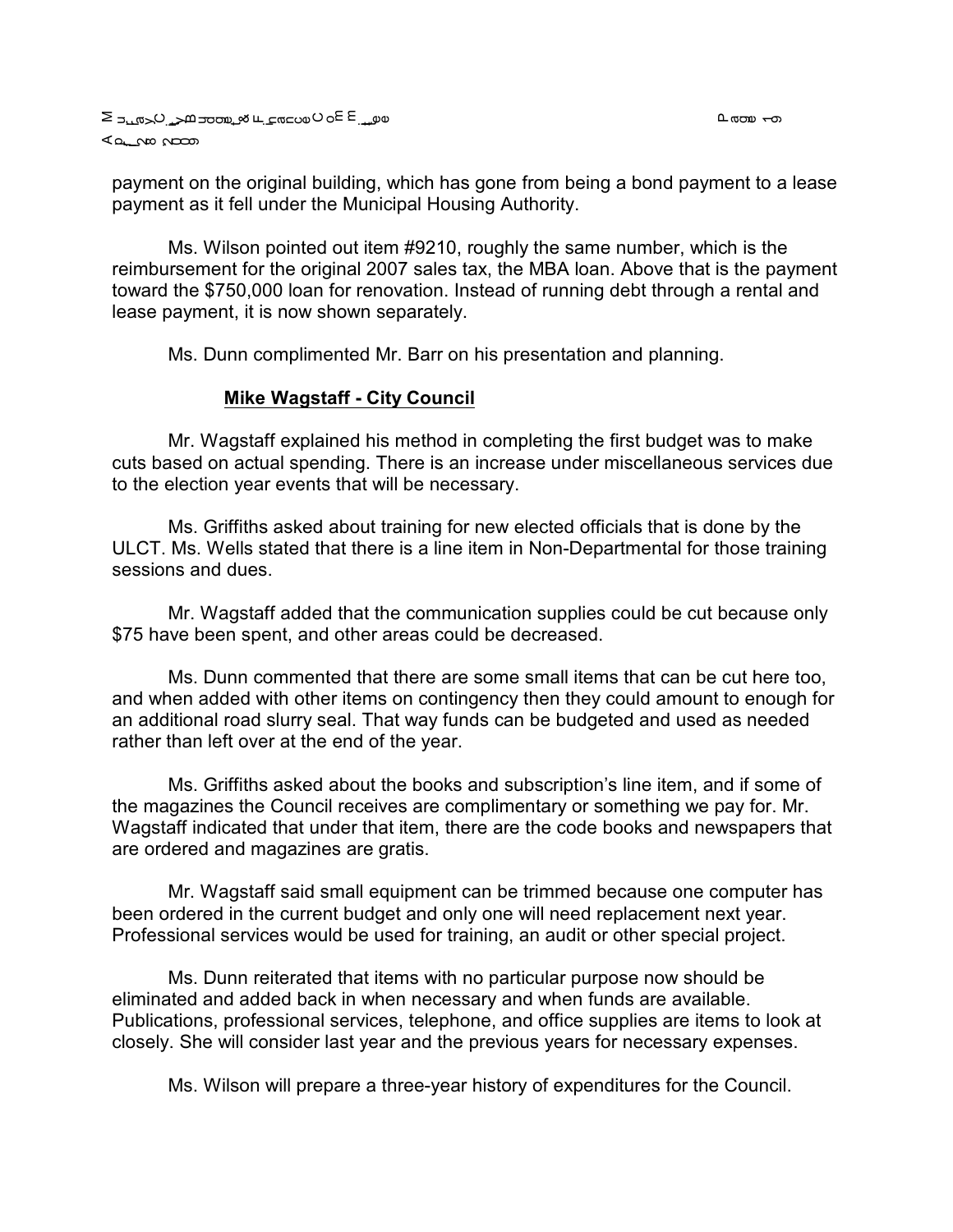Ms. Dunn commented on the lobbyist that was hired last year with money taken from road funds. She asked for feed back on whether it should be included in the budget this year.

Mr. Dredge asked for the lobbyist to go on contingency.

Ms. Griffiths stated that her personal opinion has not changed in that regard and she feels the City would have been awarded the one million dollars without his efforts.

### **Jan Wells - Mayor's Office**

Ms. Wells commented that the budget has been reviewed and some items have been taken out, such as, temporary employees, which was used for interns or specialty programs or facilitation. Travel has been reduced by \$2000. Special projects have been increased for the Hall of Honor, making the total budget reductions for the department \$11,000.

Ms. Griffiths asked about evaluating Valley TV. Ms. Wells responded that she is not happy about Valley TV and does not feel that there is cooperation with the college. It seems the program is at a standstill. The City survey results show very low interest, therefore, Ms. Wells is considering discontinuing TV and using other means to get information to the public. The web site is so much more valuable, especially since it has been updated and Whitney can do links to swine flu and other information to keep current. She would like to use the money to do some streaming information on the web site.

Ms. Dunn confirmed her desire to leave the money available for other uses. Ms. Wells agreed with that concept.

Mayor Snarr asked how the other communities are doing as far as participation. Ms. Wells said it is up and down for them too. It depends on the cable options in the area. Comcast makes it available to the citizens. Murray has many options and less than 40% of the residents have Comcast. The programs are expensive to produce. To do it well, more money needs to be devoted to it and there is a way to charge citizens a few cents, if that is the direction the City decided to go.

Ms. Griffiths concurred with Ms. Wells thinking and commented that there is much repetition on the channel.

At 12:05 p.m. the budget meeting recessed for lunch.

At 1:00 p.m. the budget committee meeting reconvened.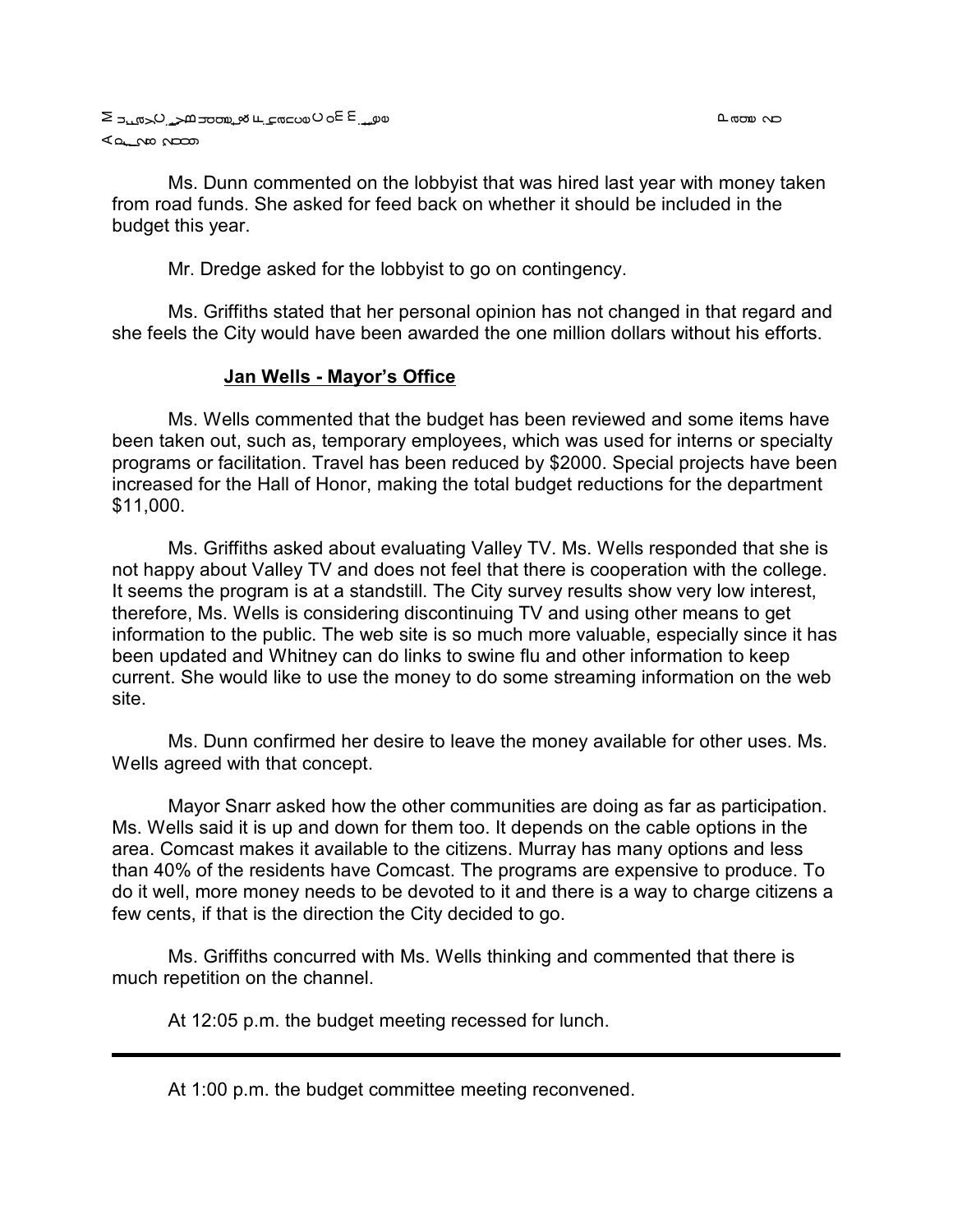## **Doug Hill - Public Services**

Mr. Hill commented that a couple of items are consistent throughout the departments. The temporary employee costs will be higher due to a minimum wage increase on July 1 to \$7.25 per hour. That affects the part time scale that the City uses, with the lowest paid position at \$7.35 per hour, because traditionally Murray tries to pay a little higher rate. Particularly in Parks and Recreation, where the City depends heavily on part time staff, there will be an increase. Note the new line item for Central Garage fixed costs, which you may be aware of already.

Beginning with *Building Inspection* the budget is status quo to last years with no new items or increases.

Looking at the *Roadways* budget, you will see that this is a combination of the Roadways and Road Cuts budgets. A couple of minor line item accounts have been increased, one is painting due to the cost of paint, and the other is fuel to reflect current usage. Other items are status quo.

Ms. Griffiths asked if the City still paints the curb for No Parking. Mr. Hill responded that the department tries not to do so. The law is written so the Police cannot ticket for a painted curb, areas must be signed. Some places people request the red curb, for example, in Murray Park.

*Class C Road Funds* vary from year to year because this comes from the state, and mistakes are frequently made in the allocation process. In general, the City should receive about \$1.3 million per year. The budget is slightly higher which reflects a refund from Utah Department of Transportation (UDOT) on two projects. One is \$200,000 for the overpass project which will be completed, and widening Fashion Boulevard has begun. The agreement with UDOT is that Murray will complete the project and UDOT will reimburse the City for the signal cost of about \$150,000. Another change in this budget is for maintenance, such as concrete, sealer, mulch, and road base. The proposal is to move those expenses into the Road Construction budget. The road salt number has been increased to \$75,000.

In Class C Roads there are four projects proposed:

- 5290 South 900 East to 1300 East \$568,000
- Allendale surface overlay \$327,000 half from the current budget that is being rolled into FY 2009-2010
- Vine at Railroad Crossing improvements for Frontrunner Project matching funds
- Main & Big Cottonwood bridge project ranked one of the worst bridges in the state - matching funds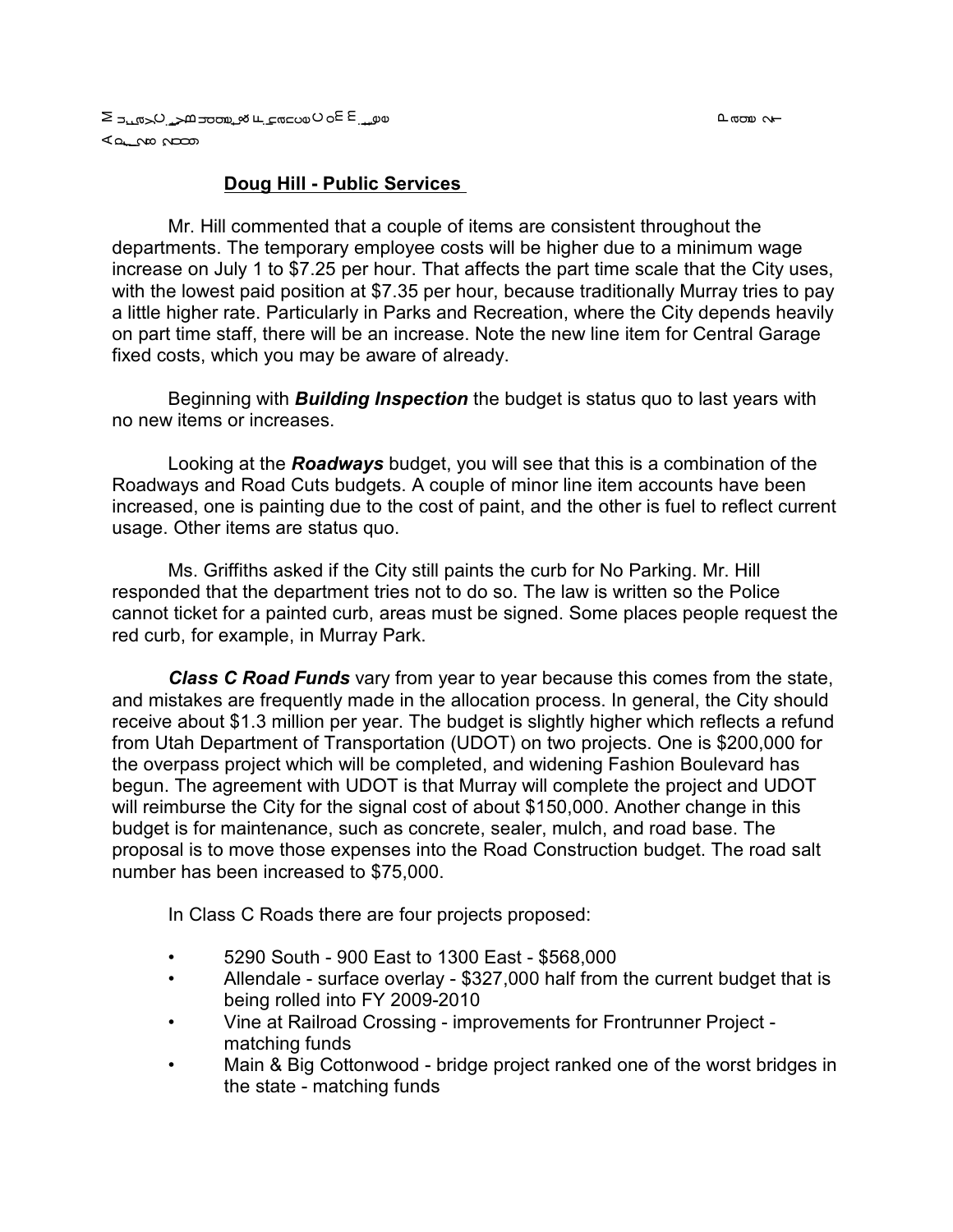L ao n

a على ب عام العام على الله على المعامل الكامل الحساد E so O wa ⊾<del>ه م</del>ات می

The bond payment that is reflected on the budget is the final payment on that. Next year more money should be available for projects.

In the *Road Construction* budget, these funds come from the General Fund, in addition to the Class C Road Funds. Here you will see the items that were moved over from the previous budget. The department proposal is complete maintenance, including crack sealing for \$100,000, and repair pot holes for \$200,000, recognizing that money would be limited for major road projects. There is money allocated for ADA sidewalks and replacement. The Mayor included an additional \$500,000 for road projects that are undetermined, and one million dollars from the state legislature for the environmental study on Cottonwood Street. A pickup truck and a painter are included for replacement for \$48,000 under equipment.

Mr. Hill distributed a schedule of proposed road projects with detailed cost estimates done by the engineering department that conducted a physical examination of the roads. He stated that with \$500,000 one large road project can be completed or three or four depending on the cost. The staff thought it might be better to do more than one project, so the roads identified receive numerous complaints, are in poor condition, and many can be done by Murray staff. The City can do the projects cheaper and the desire is to keep staff busy, however, the state mandates that if the project is over a certain dollar amount, then it must be contracted out. This list of projects comprises the short term plan for next year only.

- 1430 East \$93,000 City crews
- Haven Chase Area City crews
	- New Haven & Shenandoah slurry seal \$48,000
	- Haven Chase, Havenglen & Havenmoor \$117,960 Option 1
	- Haven Chase, Havenoaks & Havenbrook \$66,550 Option 2 with a contractor - \$40,050
- Sanford South side \$240,000 contractor
- Silver Shadow \$199,640 contractor
- Walden Glen \$83,000 City crews
- Walden Wood \$109,760
- Fairhaven \$180,510 City crews
- Creek View Circle \$192,510 City crews, a small section only.

These are the streets that are in need of work, and total much more than the \$500,000 in the budget. A package can be put together to equal about \$500,000.

Ms. Dunn asked if all these roads are failing. Trae Stokes commented that some are maintenance projects to extend the life of the roads that are not quite as bad.

Mr. Hill explained that about five years ago a pavement management plan was developed prior to the annexations. The staff has tried to add the annexed areas,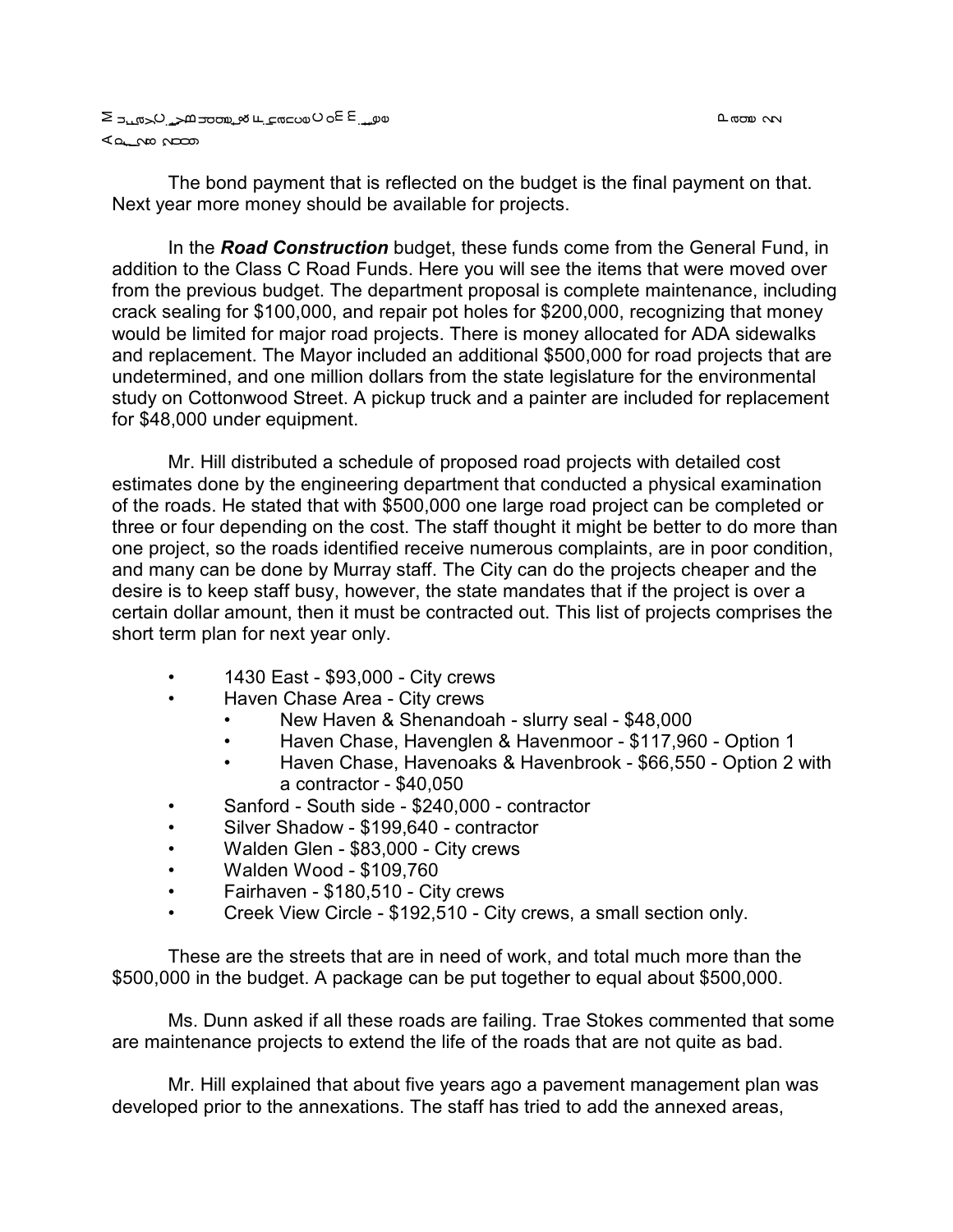however, the plan needs to be updated. Engineering is working on that plan now, although, it will take six months to revisit all the streets. The prior plan may have shown a road as poor, but now it is failing. Once this plan is completed, Mr. Hill, along with the Administration, would like to put together a five-year plan that addresses the entire picture of road condition. Many of the Murray major streets are in very bad condition, such as 5900 South, 4800 South, Winchester, 1300 East, and Vine street east of 900 East. These are millions of dollars in work. The project at 5900 South, from 700 West to Van Winkle, is about \$7 million. Help from outside sources are necessary and requests have submitted to the Wasatch Front Regional Council requesting major projects be added on the Transportation Improvement Plan (TIP). Concept reports are being prepared to go along with those requests. Wasatch Front will prioritize Murray projects with the rest of the valley. This money will come from the federal government if approved, however, it could take five to six years to get the money and we may not be able to wait. As part of the analysis bonding will be considered, and there are advantages and disadvantages to bonding. The City would like to develop a comprehensive road maintenance program rather than fixing failing roads. This might help us move into maintenance to prevent roads from becoming poor and failing roads. A slurry seal can help a road last five to ten more years. In reality, constituents might complain that roads like Wookoak and 4800 South is getting slurry seal work when other roads need complete rebuilds. We feel this is a good investment into the entire five year road plan for the City.

Mr. Robertson asked if the City could lose the TIP money if it must complete a road project prior to funding becoming available. Mr. Hill responded positively. He also commented that when a number of the roads in a neighborhood need work and only half are done, then the citizens get really angry. A slurry seal looks like a brand-new road after being done.

Ms. Griffiths commented that 1430 East from the new homes back looks quite good, however, south to Vine Street is horrible. Mr. Hill stated that the \$93,000 would be for the portion from Vine street back to the new street.

Ms. Dunn said these would go on the contingency list.

Mr. Hill pointed out that Congressman Chavez has been quoted as saying he is not recommending any ear marks for roads, however, Matheson is doing ear marks. Congressman Matheson sent a letter to the City to ask if Murray would like to include any road projects for ear marks. A transportation bill will be authorizing projects, and the type they want to help with being major regional roadways. These projects are like Cottonwood Street or Main Street and require a match from the City, sometimes of 20%. The problem with that is the multimillion dollar cost and a required match will greatly decrease the ability for Murray to take care of local roads. That being the case, it was decided not to submit any projects at this time.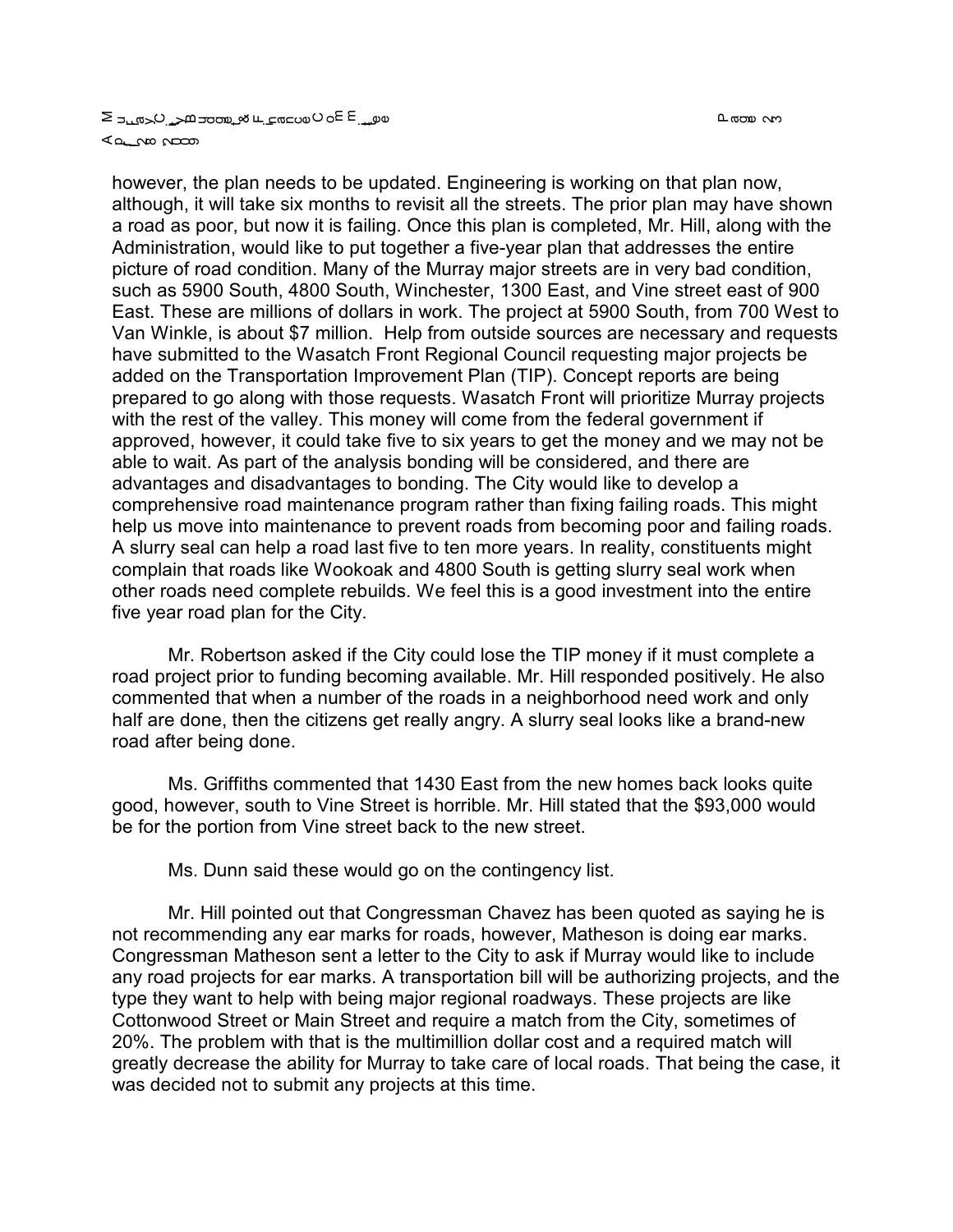The *Shop and Garage* is the budget that takes care of the buildings at the Public Services Office, maintenance, utilities, and bond payment costs. It is status quo with the exception that equipment maintenance was increased by \$7,000 due to the HVAC system that constantly needs repair. This reflects the actual cost of maintaining that facility.

The *Engineering* budget is status quo with no line item increases or capital expenditures.

The *Murray Park* budget has been combined with the Neighborhood Parks and expenses have been merged into one department. There are a few items included in the budget, one is the increase in temporary employees and the second relates to a storm retention basin on Vinecrest that we accepted from Salt Lake County. The neighbors previously maintained it and Murray has agreed to take over maintenance which will increase costs in landscape services. Other than those items, the budget is status quo.

Mr. Hill states that the *Park Center* budget has a few increases: temporary employees, utility costs, and minor increases reflecting actual use. By federal mandate the City is required to replace pool drain covers. Nationally, in the past, some children have gotten sucked into the drain, holding them under water, due to cracking and breaking drains. The new law says that all pools must have new drain covers with specific certifications, which has affected every swimming pool in the United States. The cost is \$6,000 for the indoor pool and \$9000 outdoors. There are few choices in drain covers and they are not comfortable to walk on. Over time some better designs might be developed.

Mr. Sorensen has been working with the Health department and the City has until the end of the outdoor season to get them changed. He stated that the plans are to drain the pool to change them.

In *Recreation* there were a few line item increases to reflect the cost of programs. Mr. Plant will pass those costs on through fee increases.

Ms. Griffiths asked about the line item for Boys and Girls Club and if it should go through a separate hearing because it is a non profit organization. Mr. Hill stated that by going through the budget hearing, then it meets the requirements. Ms. Wells explained that she has used the budget addendum to explain other expenses that do not have individual line items.

Regarding the *outdoor swimming pool*, in addition to the drain covers and temporary employee increase, there is also a significant increase in chemicals.

*Cultural Arts* is a status quo budget, however, many line items have been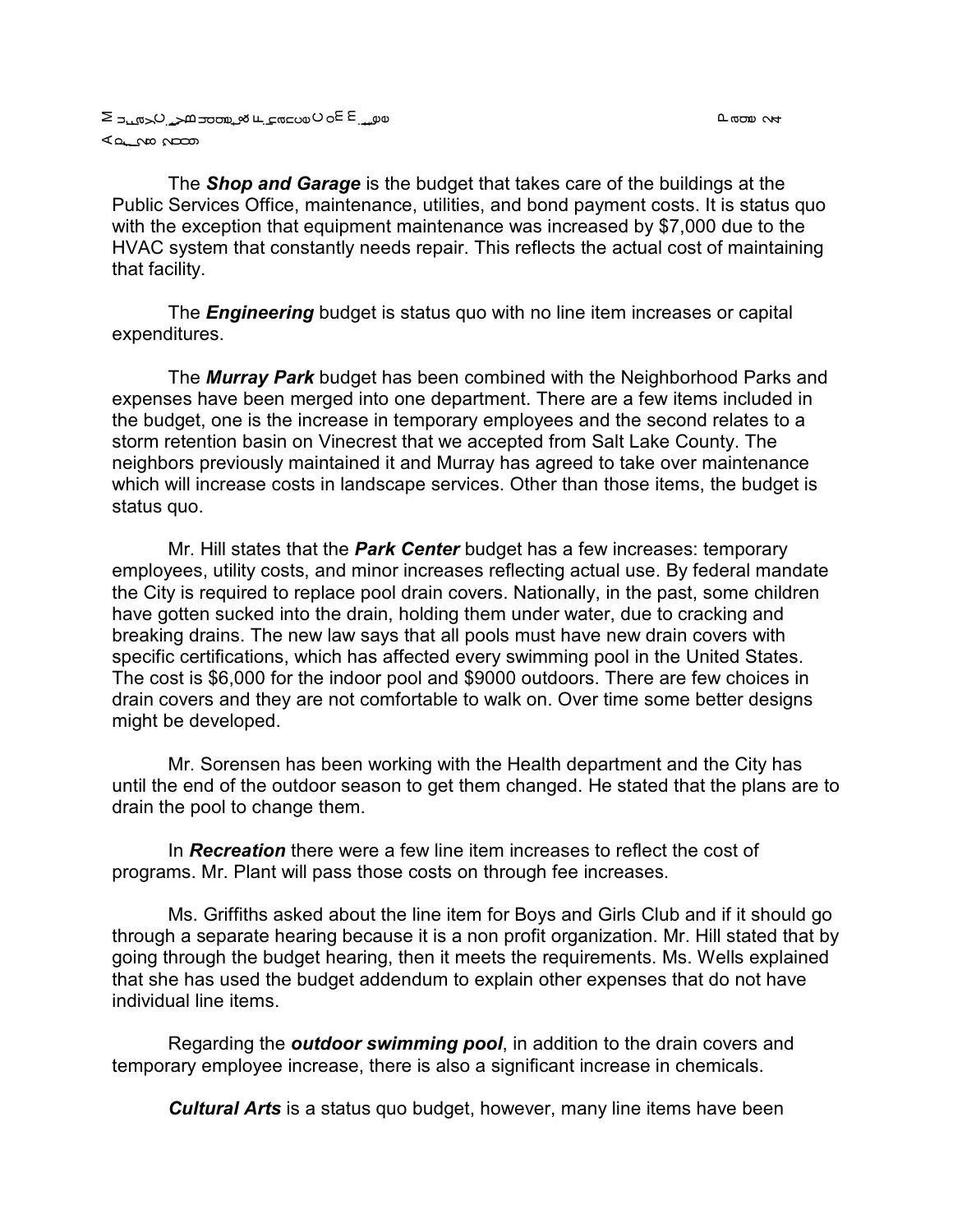moved around because Ms. Kirk is trying to change the budget to better reflect the grants that she writes. There is an increase in temporary employees to take care of the Museum.

Ms. Griffiths asked about the amphitheater design and if it is on hold. Mr. Hill responded that the budget does not reflect money for the amphitheater. The downside is that Murray has identified two projects that the City needs the county to help with and they are the amphitheater and performing arts center. The amphitheater needs a concession area, dressing rooms, possible enclosure and cover. In order to know how much to request from the county, a conceptual design needs to be completed. West Valley City and Sandy have both received money from the county for cultural facilities. The county seems to be more willing to share money with communities. The \$10,000 was for an architect to estimate funding necessary so that the City could approach the county or look at other funding opportunities. Ms. Kirk stated that the Murray amphitheater was an additional priority added onto the county list. It is probably a sixmonth process, however, the county has no official plan.

Ms. Griffiths asked to have this item added to the contingency list. She asked if there is a liability issue with crumbling stairs. Mr. Hill pointed out that as the facility ages those matters do become important.

In the *Heritage Center* budget a new membership module was purchased so there are some additional software maintenance fees to go along with that next year. The bus that is used for trips is aging so vehicle maintenance has increased, and the costs associated with the programs Ms. Gregory runs have gone up, although, the fees collected will offset that expense. Other items have remained the same.

The *Cemetery* has only a minor increase in temporary employees and other items are status quo.

Ms. Griffiths asked the location of the Rice property that was a proposed purchase. Mr. Hill responded that it is on Baker Street where there are two lots. Adjacent to Springtree Condominiums the cemetery has a low spot that collects water, doesn't drain, and is used to store dirt from the graves. The condo association would like to see this developed. The drainage could be improved with a storm drain that goes out to Baker Street. There are no easements and the Rice family had not been willing to sell an easement, although, this year Mr. Rice passed away and the family has the property up for sale. The \$950,000 was the price for both lots. It is promising, and there may be a way to get an easement from new owners.

### **Doug Hill - Water Fund**

The Water Fund is in great shape with a healthy reserve of about \$6 million. The City has been saving for installation of automatic read meters. Mr. Astill would like to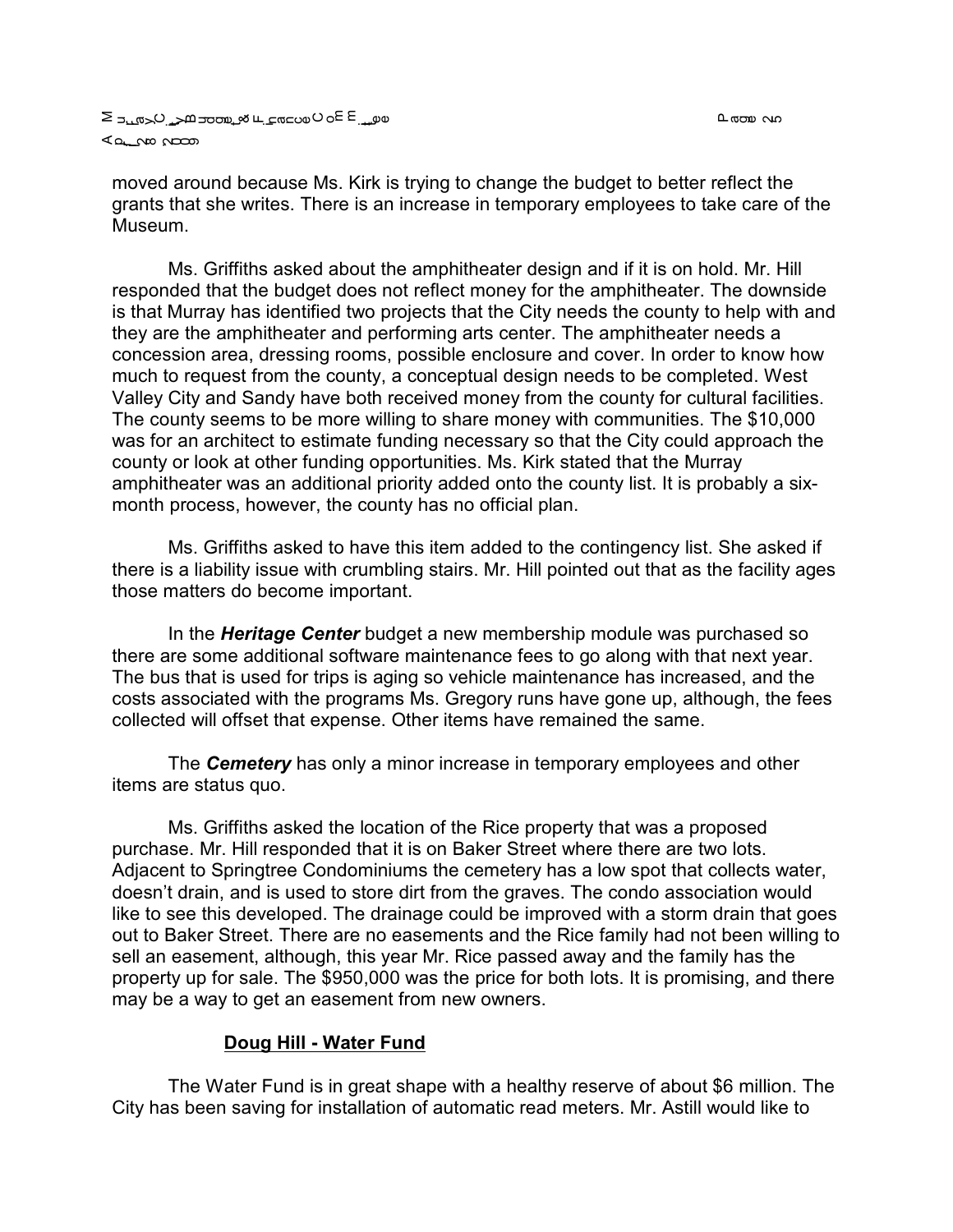begin to change these out this year. It will be less expensive for the water crew to install the meters than to lease the work out to another company. You will see some increases in overtime and temporary employees to accomplish this. The majority of the residential meters and easier commercial meters can be completed this year. Most of the other projects are standard pipeline replacement projects. The bottom line shows that the Fund will spend about two million dollars more than the revenue due to the reserves that have been saved for this purpose.

Ms. vonWeller stated that this is a consolidated budget so there are some new line items and eliminated items.

Ms. Dunn asked who the City purchases water from. Mr. Astill responded that there is an agreement with Salt Lake City, and Murray has some water rights in Big Cottonwood Canyon where Salt Lake City has the treatment plant. We can purchase water from them at their cost to treat if we need to. If we have a well go down, we may need it, however, for three seasons there has been to need to buy water.

Mr. Hill stated that Murray also has an agreement with the Jordan Valley Water Conservancy District to buy water from them in an emergency. We are not eligible for member rates, because they want a guaranteed take for that price to become available, however, this is a backup if needed.

#### **Doug Hill - Waste Water Fund**

One large equipment item is scheduled for purchase, which is a vac truck to replace a 1999 model. This budget is balanced and uses about \$30,000 from the reserve account, which is roughly two million dollars. It is a consolidated budget with items combined to create streamlined accounting.

Mr. Astill recently gave a report to the Council on Central Valley and we feel good that some of the projects at Central Valley have not cost as much as originally planned, and no rate increases or budget adjustments are requested.

#### **Doug Hill - Golf Course**

This is a balanced budget with equal revenue and expenses. There are some equipment purchases and line item adjustments made to reflect actual past use. A turf utility vehicle and reel grinding machine are included in equipment purchases. Other items are status quo.

### **Doug Hill - Storm Water**

This fund is also a balanced budget, in fact, the fund will add about \$100,000 to reserves this year. This will go toward some larger projects in the future. One major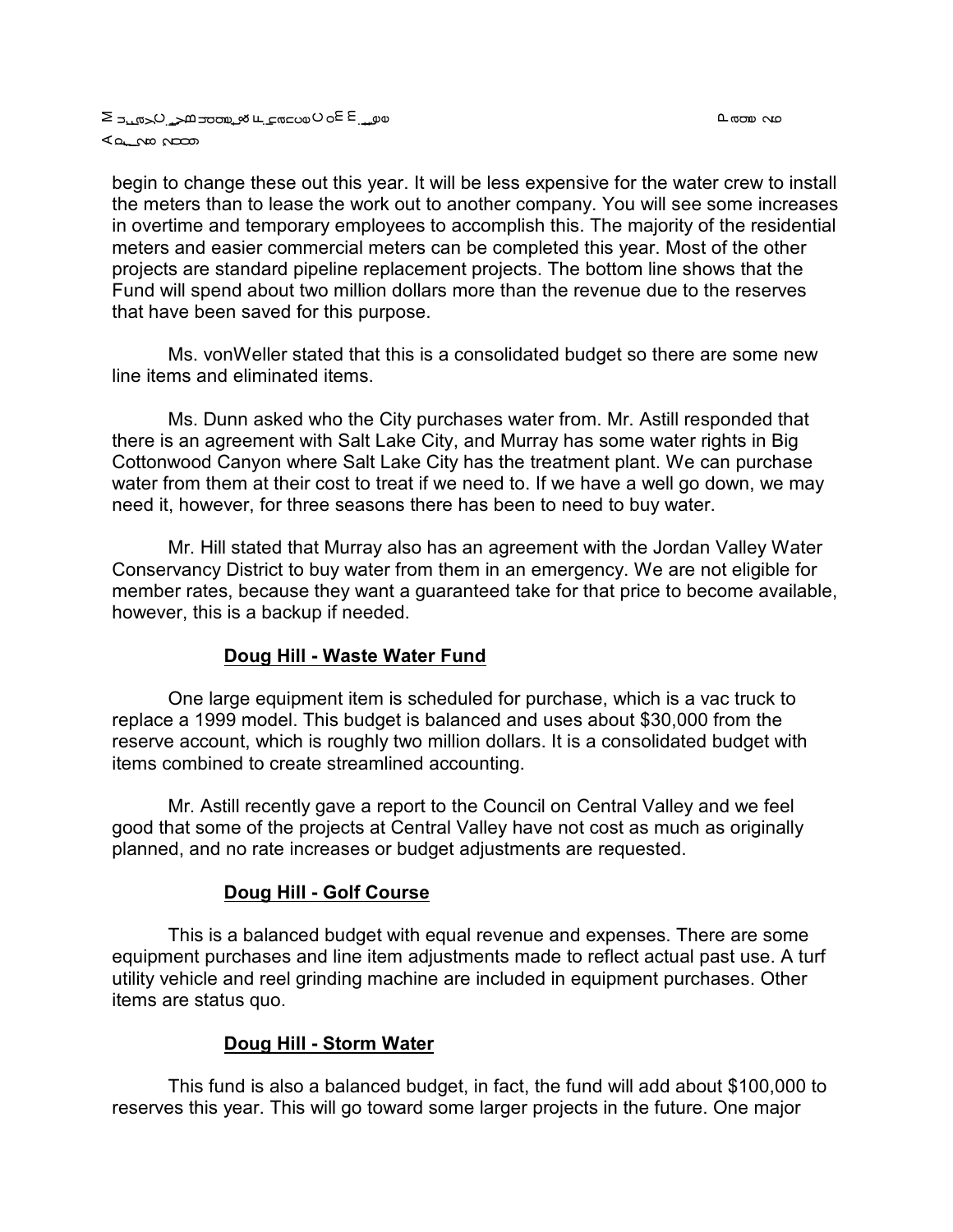purchase proposed is to replace an aging street sweeper. Smaller equipment purchases are planned, such as a root cutter and snow plow. Two small projects are planned, one is Holstein Way, and that has begun. Holly Avenue is more of a curb and gutter project. Money has been set aside because problems surface as rain and flooding occurs, therefore, these funds will be available for those unanticipated issues when they arise.

## **Doug Hill - Central Garage**

The matters with Central Garage have been discussed earlier and one new equipment item included in the budget is replacement of compressor and air lines.

Mr. Hill took a moment to thank all the division heads who have contributed to the budget process and he is appreciative of the support Council on the various projects. He expressed his willingness to help the Council Members in the districts whenever necessary.

## **Doug Hill - Solid Waste**

Mr. Hill distributed hand outs to go with his report. Bids for solid waste collection were received a few weeks back. You can see those bids in the second box on the page and the City has decided to award the contract to Ace Disposal, which is, by far, the lowest bidder. Murray worked with Ace about 10 to 15 years ago, as solid waste contractor. The agreement has not been signed, however, Mr. Hill does not anticipate any problems.

The bid costs for the first can, second can and weekly recycling are listed. A bid has been made for yard waste, should the City decide to offer that service. If so, the City would purchase the can and there would be an expense for Trans-Jordan to sort, because, from past experience, not everything that comes in is yard waste.

Ms. vonWeller explained the summary, which is proposed with no change to the City's current service, and the total increase in costs would amount to less than \$50,000. The plan is to pay for the increase from fund reserves and not increase fees for a while.

Mr. Hill reiterated that there would be no changes for at least six months. At that time reserves can be evaluated and adjustments made. Currently, solid waste expenditure is a little more than revenue. Even in this fiscal year, the City is using some reserves. About \$200,000 remain in reserve. In the contract, the City will propose to add any of these services if desired in the future, yard waste or weekly recycling.

The Mayor commented that he has had citizens request weekly recycling. His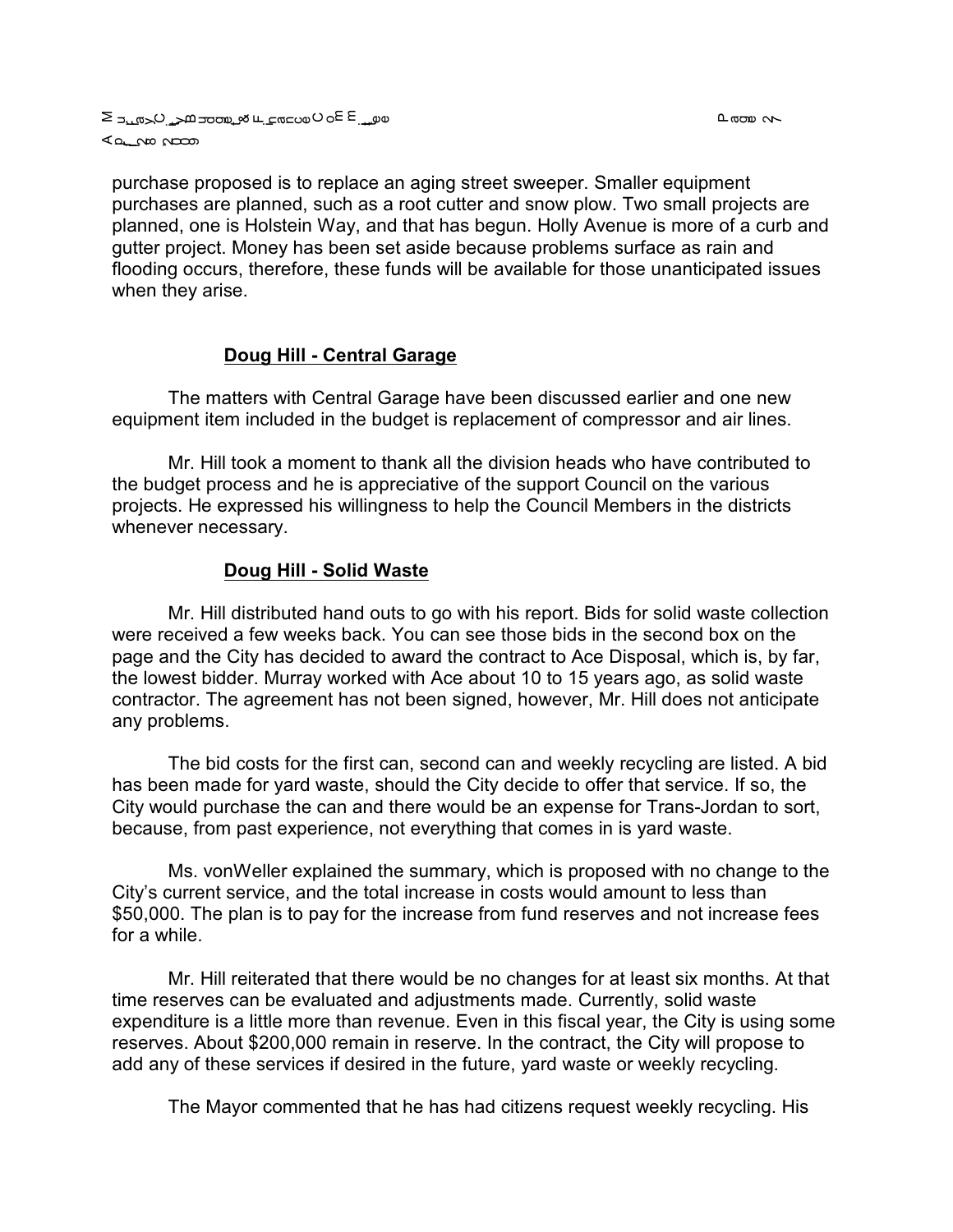വരാണം *പ*ര

response is for residents to buy a second recycling can, because some people do not use it as much. This is a better way to allocate the costs.

Ms. Dunn agreed that she does not feel this is a good year to increase costs, if it is not necessary.

Ms. vonWeller stated that the contract has been drafted to be a five-year agreement. She pointed out the list of costs for other services that might be considered in the future. A large expense would be \$600,000 for new containers for yard waste, if the City decided on weekly pick up from April through November. Ace has a compressed natural gas fuel truck and one will be allocated to Murray so that there will be no fuel charge when that vehicle is used. Ace will go through the City facilities and design a specific recycling program for each facility. Public services will have different recycling than at the Park Center, for example.

Ms. Dunn added that many citizens have commented about the lack of recycling at the Park. Ms. vonWeller stated that where no one is watching there is much contamination, because people use them as garbage cans. Ms. Dunn said that it does improve over time.

Mr. Hill reminded the Council that the City will be reducing reserves and cannot go forever without a fee increase. Ms. Griffiths stated that it should be reevaluated at mid year budget time.

### **Mike Terry - Human Resources**

Mr. Terry stated that usually the department tries to replace one computer per year, although, due to a new contract, this year two computers can be replaced for the former price of one, so that is an equipment request. He has also budgeted for two front office chairs to be replaced. There is a new line item for a department head cell phone, and increased amount for office supplies, which goes to print applications and files.

There are new police and fire recruiting guidelines which have prompted an additional \$2,000 request in exam and test rental for a total of \$5,000. The plan is to test every six months so that there is always a fresh list of applicants.

Software maintenance has increased for the employees' evaluation system. An additional \$1,000 for drug and alcohol testing is needed due to the increased number of employees tested when hired and random testing. Travel and education outside the state has been decreased.

Ms. Griffiths asked if on line applications are utilized. Mr. Terry stated that he would like to look at that in the future, depending on payroll systems and if that might be a program add on that could be instituted.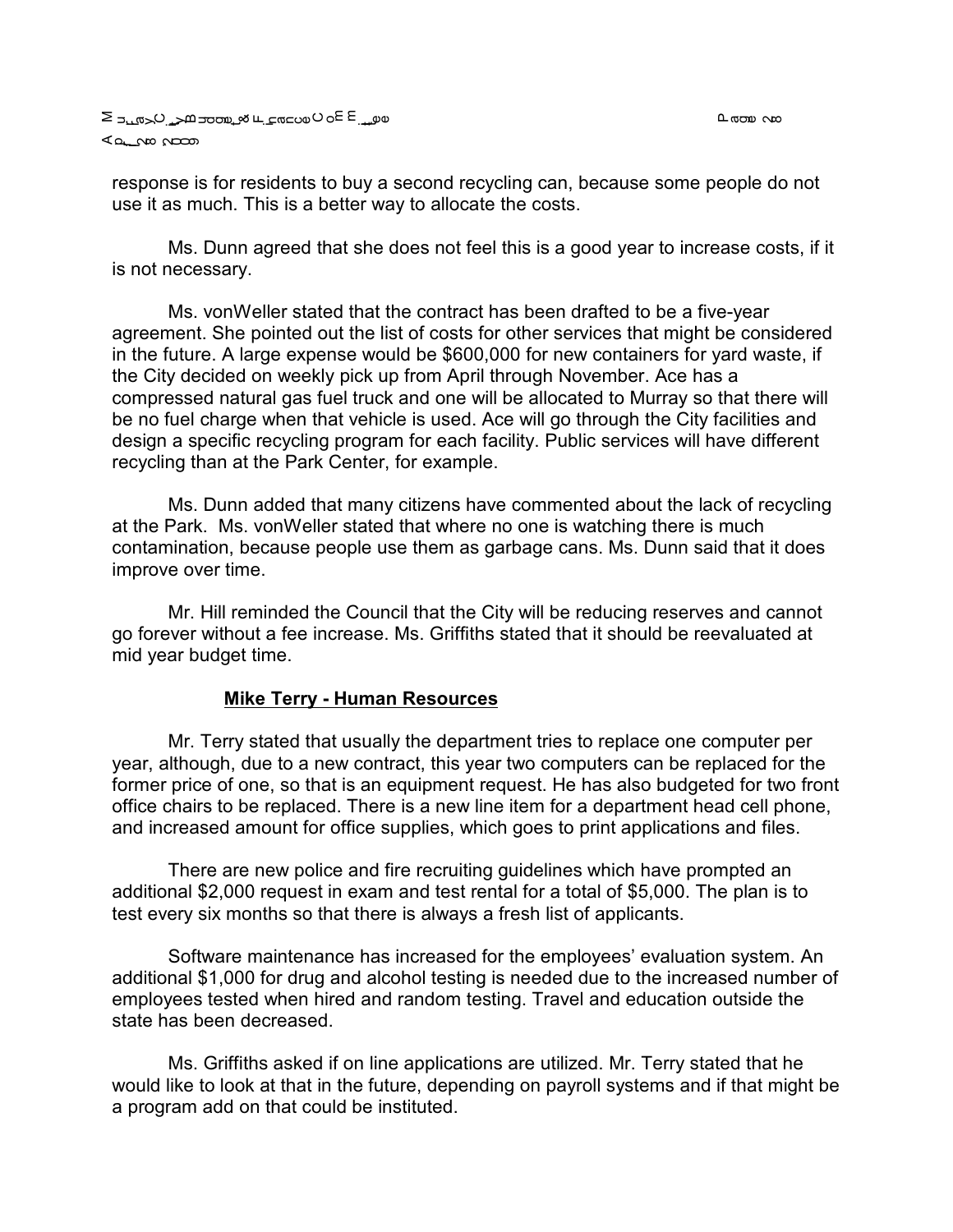Ms. Dunn asked about the overtime. Mr. Terry responded that it is not being used, any extra time is being taken as compensatory time.

Mayor Snarr stated that all departments, except water, have been asked to use compensatory time for any necessary overtime hours worked. Ms. Dunn asked that overtime be on contingency.

Ms. Wilson said there is a new report going out to department heads on compensatory time. The City is required to pay out any compensatory time that is more than 15 months old, or more than 230 hours on the books. The report tells when there is six weeks left to take it. The report also shows any overtime being paid out, additional compensatory time on the books and compensatory time used. This really helps the management to be aware of the time being accumulated. She said that it is a privilege of government to use compensatory time, although, it could be paid out at a higher rate, if it is paid after the employee has received an increase in pay. The rule states that it must be paid out at the employees' current pay rate or if they leave employment.

Ms. Dunn asked about books and subscriptions and if there is a reason to keep it at that level. Mr. Terry stated that it can be lowered based on past years. She also asked about vehicle maintenance. Mr. Terry answered that the department requested a new vehicle, which was denied, and the1996 vehicle requires increasing maintenance costs.

Mr. Dredge asked about the car usage. Mr. Terry explained that the Health and Safety employee works with all the crews to insure proper safety and attends safety meetings.

Mr. Dredge asked about retirement and how much is 401K matching versus other retirement costs. Mr. Terry said the pension is about 11.8%, which is mandatory and 4.2% is 401K at Murray's discretion.

Ms. Griffiths asked if the public safety employees' pension fees vary. Police is up to 23%, but they receive no 401K. Fire is similar to other employees at about 13% pension and 3% 401K. Judicial is the same as other employees.

Mr. Dredge asked how many positions have been approved, but remain unfilled at this time.

Mr. Terry responded that the City is down three police officers, one is public service, two new bailiffs, one MIS programmer, so that amounts to less than ten.

Mr. Dredge commented that the current payroll software requires a lot of programming assistance and he wondered if by purchasing the new payroll software the need for an additional programmer could be eliminated. Ms. Wilson stated that with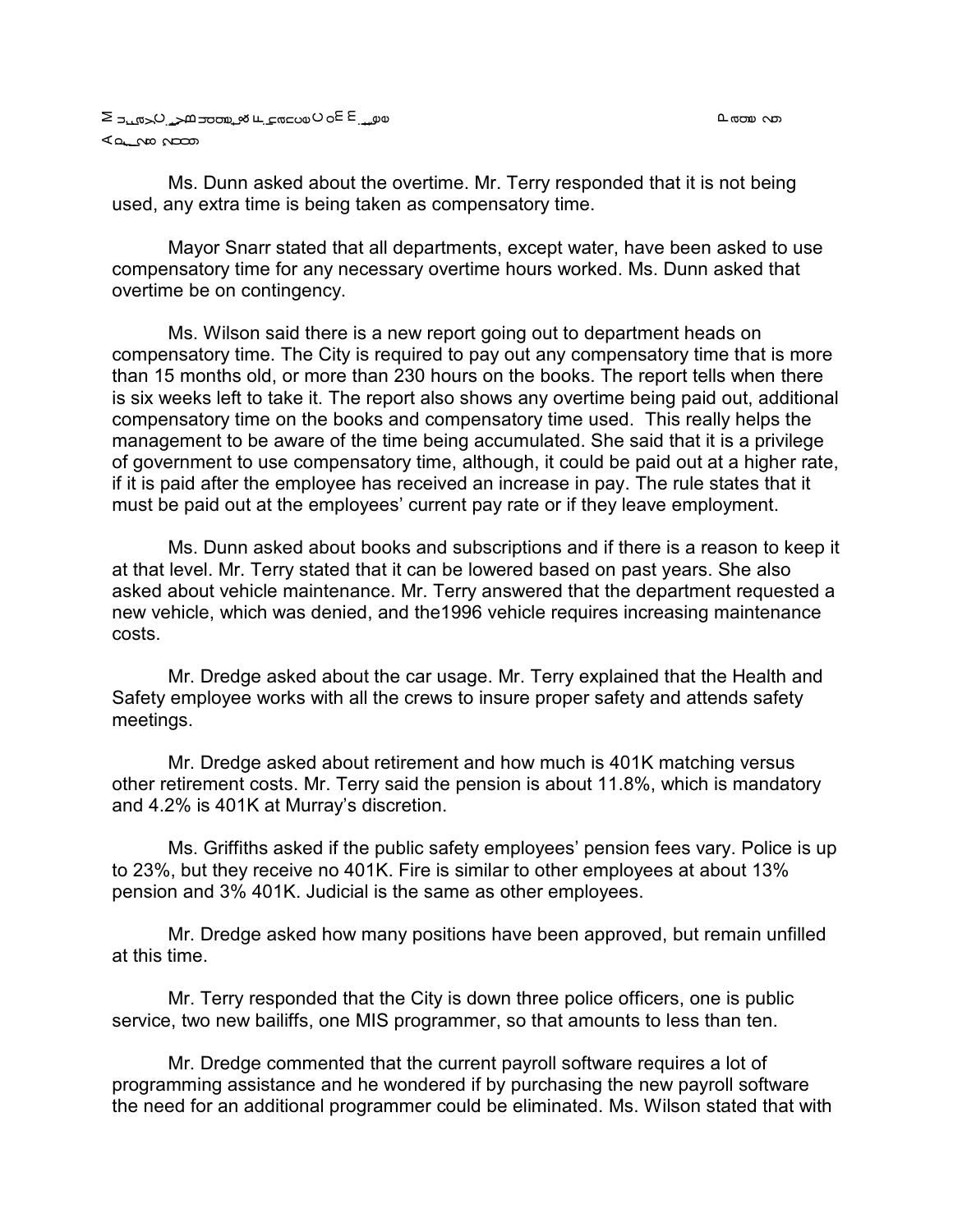ငာ ကာ

the purchased module as much time would not be necessary, although, some would be. Ms. Wells commented that the position description has been altered to include some time on the web site with the programming.

## **Brent Davidson - Recorder's Office**

On the Recorder/Purchasing area most items remained the same with the exception of public notices, which has been decreased by \$5,000. The office supply budget has been decreased. Elections have been moved from Business Licensing into the Recorder's budget.

Business Licensing stayed basically the same. There is a new computer for use there. There is \$1,000 for professional services if it is needed.

In Government Building the expenses are about the same. The maintenance line item is at \$70,000, and with no roof repair that should be enough. Small equipment of \$6,000 is for a small HVAC for the computer room. Minor building improvements have been budgeted at \$40,000, which is about what was spent the previous year. Minor improvements are a remodel, however, new walls or carpet is maintenance, like has been done in the police department.

## **Frank Nakamura - City Attorney**

Mr. Nakamura stated that personnel resources have been moved between the civil side and the prosecution side. He wanted to show a better reflection of costs versus revenue. Justice Court services amount to 75% of personnel costs. Ms. Dunn asked if the Prosecution budget is related to the justice court. Mr. Nakamura commented that his staff does all the discovery, puts the files together, and files the pleadings. His staff does not do the traffic violations.

Ms. Dunn said that her point is that when the attorney's costs are added in then the court comes close to breaking even. The court is not a big money maker. Mr. Nakamura agreed with that comment. Mr. Dredge stated that the Court income is \$524,000. The Prosecution budget is \$408,000. Mr. Nakamura said that with his time and police officers testifying then it basically breaks even. He complimented his prosecutors and the job they do for the City.

Mr. Nakamura pointed out some reduction in travel and other items are status quo.

Ms. Dunn pointed out her appreciation that the department had budgeted according to previous expenditures and not according to the previous budget.

## **Jan Wells - Cell Phones**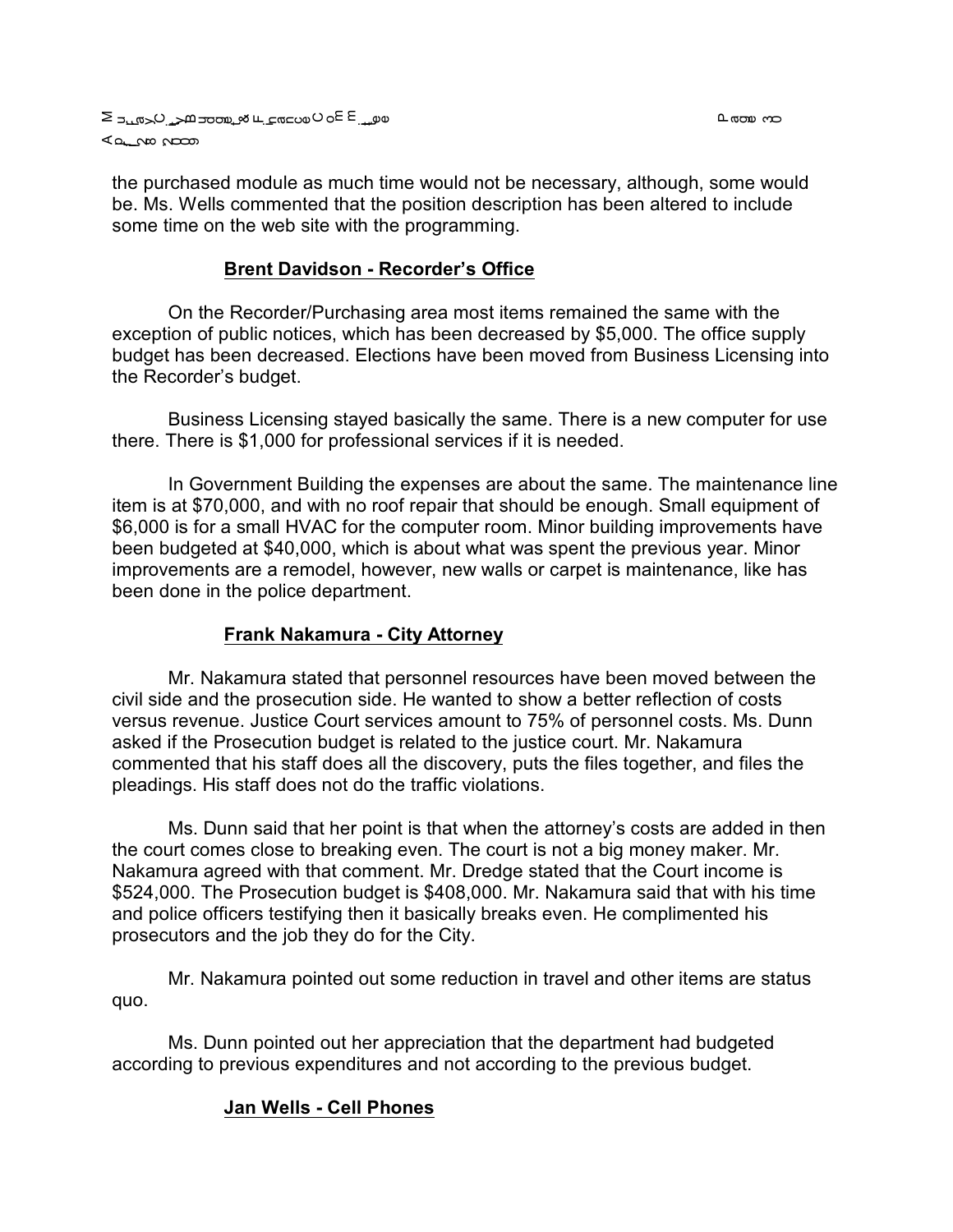ഥ രാസ ഗ—

a على ب عام العام على الم عليه عليه عليه الحي ⊾<del>ه م</del>ات می

Ms. Wells stated that she would present her information on cell phones. She distributed a spreadsheet showing current fiscal situations by department. These are City issued and paid for phones. You can see the providers, and all are part of the Western States Contract Alliance. She said that we get government prices which are probably the best price available. The departments use different providers for different reasons. Public Services uses Sprint/Nextel because of the push to talk feature, and AT&T is used by Power. There are 214 cell phones with the services provided, although there is no detail on the texting. Some of the departments buy a quantity of minutes, which are used by all the phones in the department. The cost per month and the general cost per phone are shown. One discussion was to break the cell phone expenses out from land line costs, and that will probably give some good ideas on the way programming is looked at.

There are two options on cell phones. One is the option just described to have a City cell phone at City cost. The other is to utilize personal phones and receive a stipend toward the expense. The second page shows that cost, which is usually used by upper management and department heads. There are 16 phones on this plan. This is the information gathered to date, and Ms. Wells stated that she will be working on an internal cell phone policy.

### **Gil Rodriguez - Fire Department**

The major item asked for in the Fire Department is an Assistant Chief Position. This is really contingent upon how the ambulance service works out. The Mayor has asked the department to wait on that. The other item requested is additional overtime for new employees hired. He mentioned that over the last year the administrative overtime has really increased. Battalion Chiefs accrue overtime for training and call backs. When analyzed they were asked to take this as compensatory time and everyone was fine with that idea.

Ms. Dunn asked how many firefighters Murray has now. The Chief responded that there are 54, including the new hires for ambulance service.

To give more detail on overtime, Chief Rodriguez explained that daily staffing is 18, fully staffed. With that the department runs two engines, one truck, and three ambulances. Minimum staffing can fall to 16 and then only two ambulances can be in service. At 17 a "jump crew" is run with one ambulance having a three-man crew and the other two with two man crews. The big problem with overtime is to cover vacations. The employee breakdown shows six employees with 20 or more years having maximum vacation, five employees with 15 to 20 years, seven that are 10 - 15 years, 14 with five or more years, and 22 with below five years. This is a total of 368 vacation days that can be used plus any that is carried over. The policy has always been that the department will allow up to three employees off in one day, however, overtime must be paid to bring someone in to cover that third position. When people are sick, it is a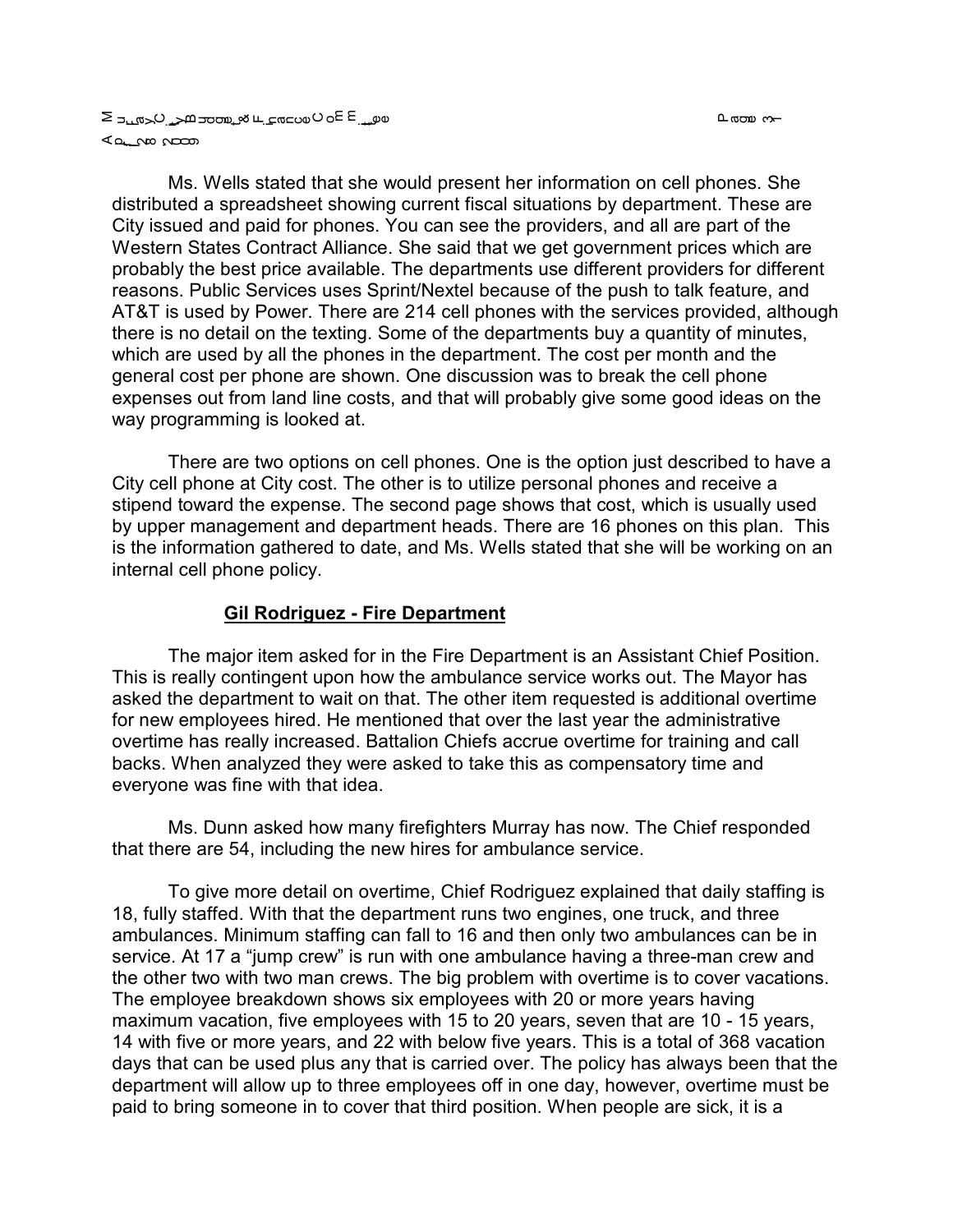problem, and with mandatory certifications, sometimes overtime must be paid for coverage. Long term illnesses are difficult too.

Ms. Dunn mentioned that the overtime averages about \$5,000 per employee.

Ms. Griffiths asked if with the ambulance service it is necessary to have as many men on the trucks. The Chief said that the two ambulances run out of the old station. Trucks run in tandem with the ambulance.

Mr. Robertson asked how often both ambulances are out at the same time. Chief Rodriguez said he does not have that statistic, however, it is more often than he thought and he is pleased to offer this level of service to the residents, because it is better service with long term professionals. Mr. Robertson said that other cities agree on the benefit of better service and financial profit. The Chief is anxious to see that become reality.

Ms. Wilson stated that the estimated revenue for ambulance is \$900,000. The Chief said that there are about 200 billable calls a month. That would be \$200,000 a month, unfortunately, not everyone pays, the average is about 50% to 70% collected.

Ms. Wilson mentioned increased costs for Valley Emergency Communications Center (VECC), which is higher than budgeted funding. Fire expense for VECC needs to go from \$123,000 to \$135,000. The City has no control over that.

#### **Pete Fondaco - Police Department**

Chief Fondaco reviewed that the department is requesting eight patrol vehicles, the K-9 vehicles have been put on hold, an animal control vehicle is approved, and the other line items are ongoing for replacement rotation every year. There are laptop computers requested, which are on a three-year replacement rotation. Requested is the desktop computer replacement and an increase in clothing allowance. This is raising the officers up to \$1,000 per year. Working with Finance, these uniforms will be put on a credit card program to control what is purchased. Now it is buried in the officers net income so it is hard for them to go out and buy a \$250 winter jacket. This will not impact the finances at home and purchases can be made as necessary.

The department has requested handgun replacement, as per manufacturers' recommendation to rotate handguns every five years. Taser replacement was not funded last year; they are all out of warranty, and cost \$600 each. Police are required to follow Taser International regulations, so live cartridges must be fired during training and each of those cost \$5, amounting to about \$3,000 just to get the entire department through training. Old tasers are crushed when they go out of service. The radar gun replacement is to keep them rotated and functioning.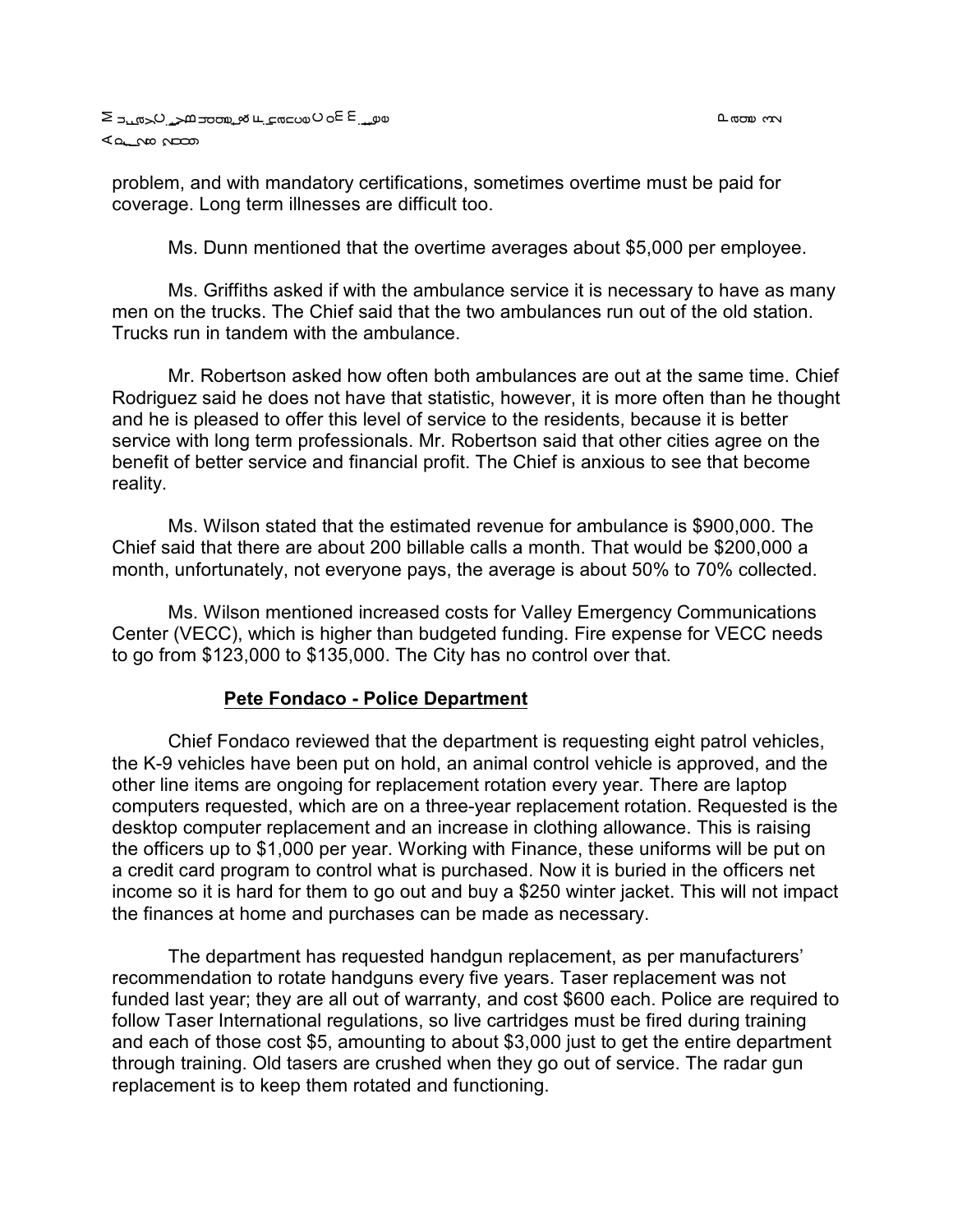ო დთო ს

The speed trailers work for the speed itself, what is not operational is the solar panel that counts the cars and keeps track of the high speed, low speed, and the average speed. The Mayor asked the department to get by with the two it has now, and then when the economy changes the replacements could be funded.

For ballistic vest purchase there is \$5,000 in the budget, and the City receives a \$5,000 match so that will be \$10,000 to replace on a five-year rotation. The \$5,000 VOWA grant is for the Victims Advocate training and equipment. The total grant is actually \$38,000 for salaries and other items that he allows Ms. Wilson to take into the General Fund. The Justice Administration Grant (JAG) was \$13,000 last year, and this year is \$185, 556. Salt Lake City is the housing department for that grant, so applications have been submitted.

The Chief commented that this budget is about \$112,000 below the previous budget. The two Code Enforcement officers have been moved to the Police budget so with those salaries included, the Police budget is probably closer to \$200,000 less than the previous year.

One item not included is \$10,000 for the Station #83 changes. It will become a Special Operations Center, housing Narcotics and Vice, the Sergeant, and the warrant officers. Special Operations briefings will take place in the basement, and this allows the Police to keep the speed trails, armored personnel carrier (APC), and motorcycles in the bays and out of the weather. SWAT team will work out of this location. The only problem is that there is no line item for maintenance. Some of the sub-flooring needs replacing, and holes had to be made in the sheet rock, just for fire to move equipment out of the building. The Chief is requesting an additional \$10,000 for building repairs and maintenance. The new budget does reflect the utilities for the building.

Mr. Robertson asked about monitors for the briefing. Chief Fondaco responded that he is requesting this from the JAG grant funding. Additionally, there is a lot of equipment for narcotics and vice, the SWAT team, and patrol requested on the JAG grant. Mr. Robertson mentioned that he has a sort of can on his sniper rifle that he would like the Chief to consider having on the guns for additional benefits.

Ms. Dunn stated that the \$10,000 for building maintenance be put on the contingency list.

Chief Fondaco has requested a grant from the seizure money for a vehicle for narcotics and vice. This is a panel van, to be equipped with surveillance equipment, and an immediate response vehicle for SWAT. This will only be purchased if the grant is awarded. Over the last three years, with our narcotics people Murray has been putting some money into this fund, so the department hopes to get some of it back.

The Chief mentioned that the VECC line item will be \$3,000 more than originally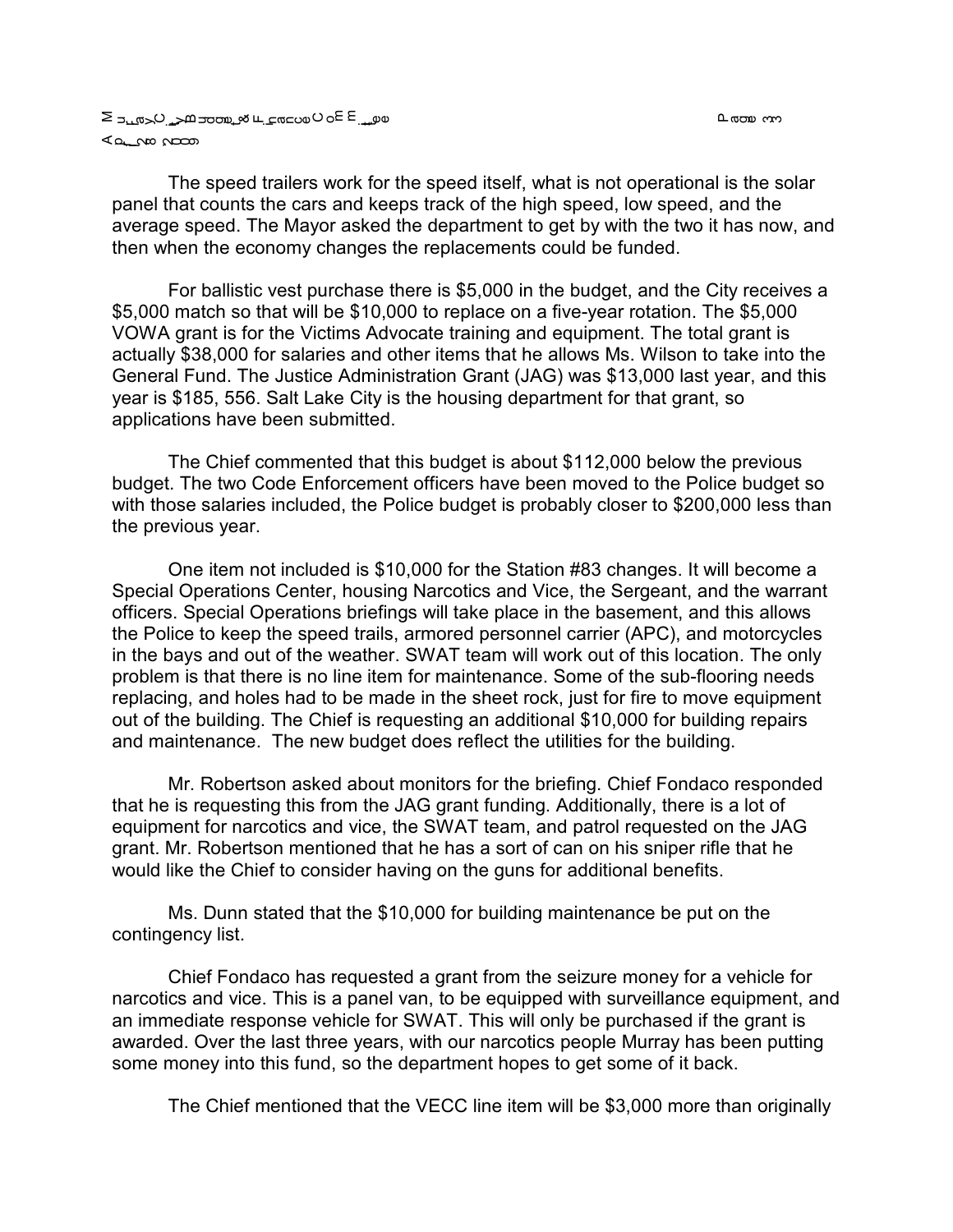#### budgeted.

Mr. Dredge asked if other agencies are charged when they use the Murray training center.

Overtime charges did get out of hand this year. All overtime has been cancelled, and only flex time is being approved. Mandatory training will be done and flex time taken. It has never been this high and won't be next year. Vehicle equipment is another line item that is over in the current year due to new equipment being necessary for the Chargers. Usually light bars and cages are just switched over to the new vehicles, but they did not fit in the new cars.

Chief Fondaco is meeting with the IT staff at Intermountain Medical Center to work out the details for the installation of the redundant triangle system to VECC. The equipment was able to be purchased from the DEA money, and Finance found money for the installation.

Ms. Griffiths asked about the increase in temporary employees for the Cadets and Reserves. This is just the minimum wage increase that is mandatory this year.

Ms. Wilson pointed out that in revenue there is \$10,000 from the Police training center. The Chief said that estimate is way under actual income, which is \$6,000 from West Jordan, \$6,000 from Sandy, \$3,000 from the college and other agencies pay depending on the number of officers training. Cottonwood Heights, Taylorsville, the LDS church, and the University of Utah, among others, use the Murray center. The Chief will put together a realistic estimate of that revenue.

The Chief commented that he has been tracking the officers serving warrants and there is more than \$60,000 in revenue from the warrants. There are millions of dollars on the list, however, when the ticket is paid it is actually much less.

Following a short break the budget meeting resumed at 3:50 p.m.

#### **Mike Williams - Municipal Court**

Mr. Williams commented that the Court has decreased its budget substantially from the previous year, due to the economy. For example, in professional services, the line item was split into two items, the other being defense counsel. The professional service line will be \$80,000 and defense \$100,000, which is actually being reduced to \$50,000.

The equipment and building maintenance line items have been reduced, and small equipment was eliminated because most of the equipment has been replaced over the last three years. The bailiff issue has not been decided. One idea is to take the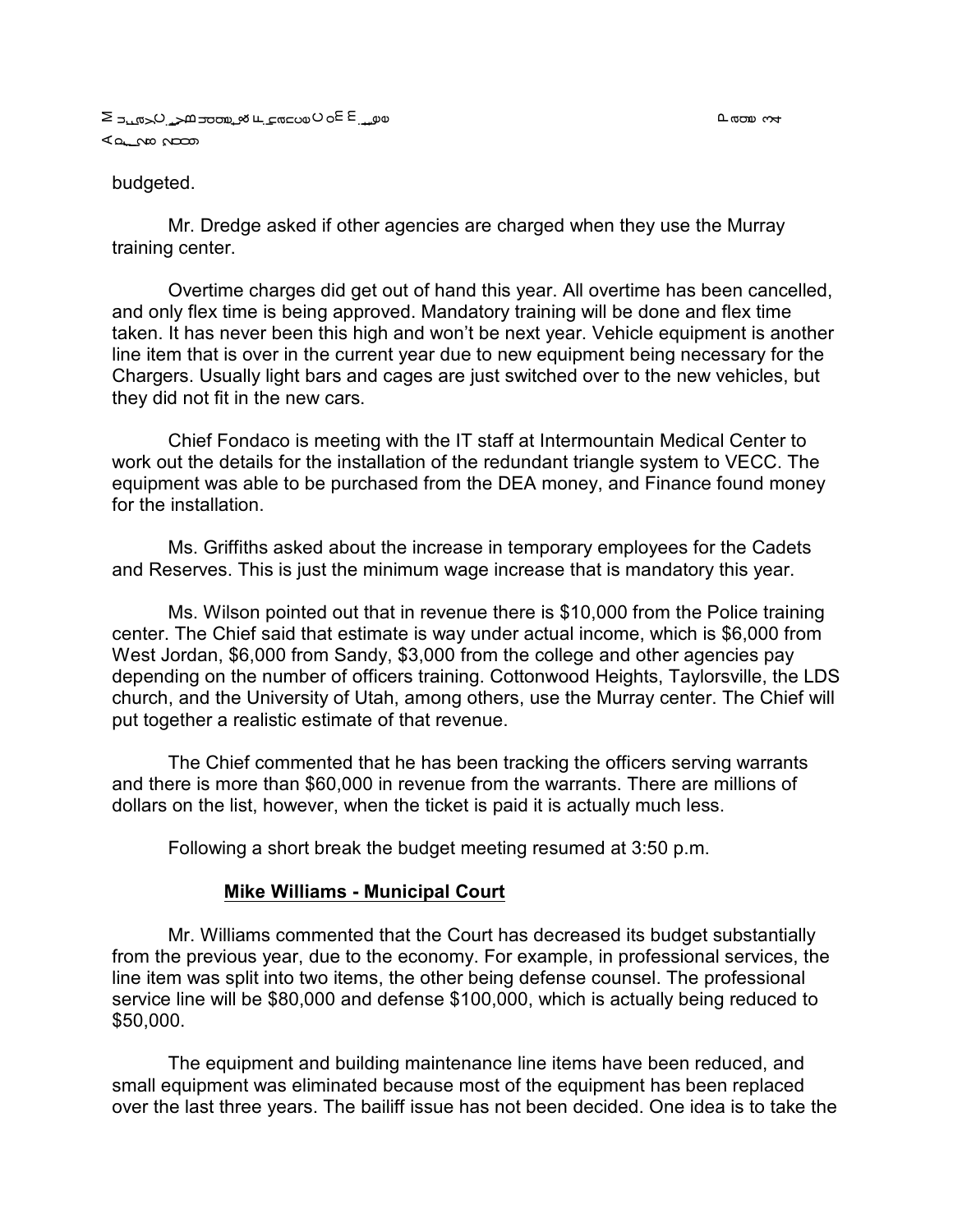L രാത പാ

remaining \$50,000 from the defense counsel funding and use it for the bailiff expense.

To give details on the bailiff issue, the former bailiff retired. The court thought it could work with the Constable's office, which takes care of night court and transports. It was mentioned that this needs to be through the Police Department so Chief Fondaco decided that there would be two bailiffs hired, although only one and a half are necessary. It is Utah code that security should be under the police department, although, not all cities abide by this. The requirement is that the bailiff should be post certifiable #2. It will be easier to go through Murray for the training and the City will maintain control.

After the last set of reductions the Court is 9% below usage for this time of year. The programs put into effect are working and ample.

Ms. Dunn asked about the building maintenance, and if the expense is for the stairs, as discussed before. Mr. Williams replied that it is. She wondered why the condominium fees don't cover that repair. Mr. Williams stated that the fees cover common areas on the exterior maintenance, however, as an owner the City is responsible for interior maintenance and upkeep issues. The Mayor concurred on this matter.

## **Judge Paul Thompson**

Judge Thompson stated he had enjoyed a little over a year of employment at the Murray Court. The Judge reviewed his recent memorandum commenting that Utah law indicates that the governing body shall annually review and may adjust compensation of judiciaries in a city or county. In his case, he considers this a continuation of the hiring process. When the position was vacated and he applied, legislative proposals were being discussed at the Capital as to whether municipal court judges would be state employees or remain city employees, the selection process, and retention process were issues unresolved. He accepted the position at the salary given and assumed there may have been a good faith disagreement between the administration and himself as to the ultimate compensation. His understanding, given his experience, was that perhaps after a year of seeing whether he could do the job, and after the legislative proposals were finalized, then the salary issue would be looked at again. He was present to ask the Council to look at his salary at this time.

The Judge presented several points:

• There is significant involvement by the administrative office of the courts, not only in the certification regulation of municipal justice courts, but also, in the area of salaries. When the legislature looked at justice court salaries, the maximum was increased from 85% of a district court judge to 90% of that amount.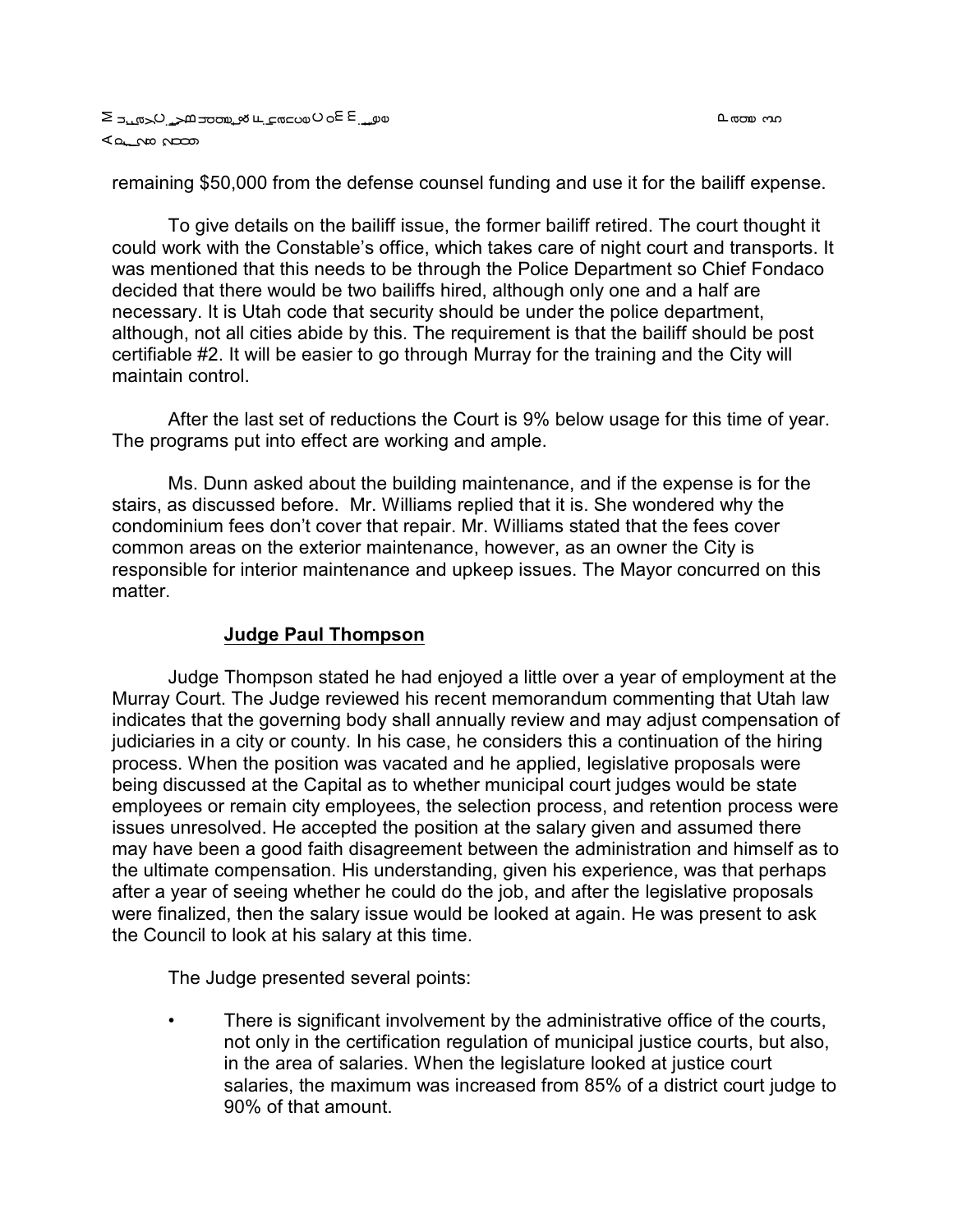a على ب عام العام على الم عليه عليه عليه الحي ⊲ططر Wo il

- His opinion was that the case load was considered. Statewide, four out of five cases are resolved at this level in the judicial system. The Murray Court consistently ranks in the top ten courts in Utah for work load. He feels the statutory minimum was meant to apply clearly to the urban courts with the high case loads.
- The Murray court is the largest volume court in the state with only one full time judge.
- The current salary is fully legal. The statute says that a full time justice court judge should be paid between 50% and 90% of a district judge's salary. Numerous justice court judges throughout the state, some in rural areas have only a high school education, case loads have grown, and full time courts may have a judge with no legal training. The complexity of cases, suppression hearings and dealing with attorneys, may not be faced in those courts. The state office defines a full time justice court as one that has 500 cases per month. Last month Murray had twelve hundred cases. Technically this court could have 2.5 full time judges. If another full time judge were hired, the City would be looking at, at least, 50% of \$132,000 to compensate that judge. The Judge cited his experience in being able to handle this case load without the need of hiring another judge.
- The Judge expressed his sensitivity to the tight fiscal situation the City is experiencing now, wanting to retain employees, and not giving any raises. He said he sees his situation as a new judge more as an adjustment pursuant to the statute following a probationary period.
- The Judge pointed out the City policy to pay comparable salaries in the Wasatch Front and Salt Lake County area. He noted that West Jordan pays the 85% of statutory maximum, as does South Jordan, Sandy, Provo and Ogden. Some Judges also receive a car allowance. The West Jordan judge receives a \$400 per month auto allowance. He has been told that Ogden and Midvale judges will be raised to the maximum based on legislative history and implied recommendation.
- Judge Thompson related that he finished Judge Brown's term in Midvale in 2007, which was as a senior justice court judge, and as such, he could fill in for other courts. He did fill in here in Murray and, additionally, he could still practice law. His salary here is greater than what he was paid in Midvale, however, it does not reflect the other outside income he was earning. Now, as a full time seated municipal judge, he is not a senior judge, can no longer practice law, and fill in is based on the time to do so, which is rare, due to our full calendar. Midvale hired a former prosecutor,

ი დთო 40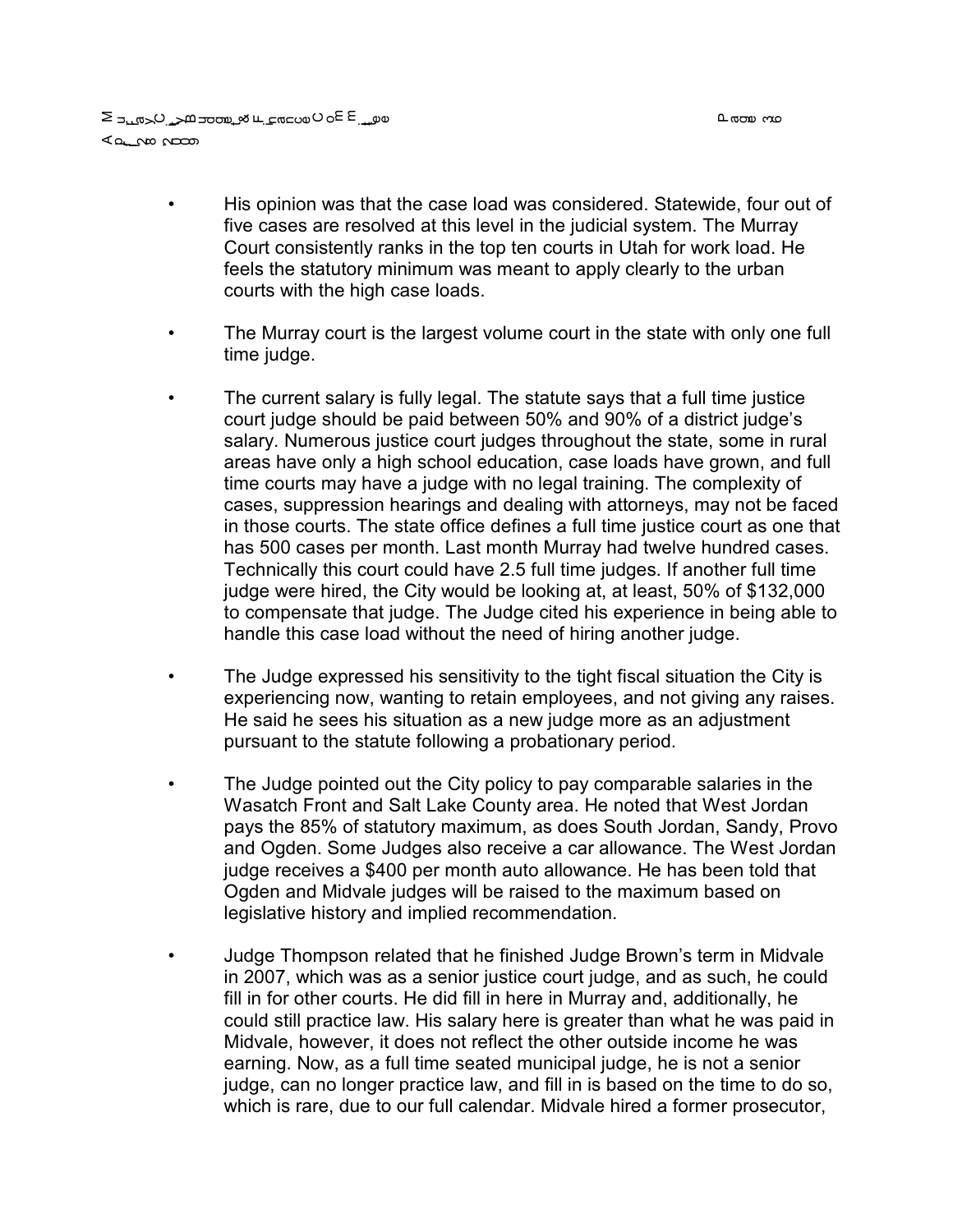with no judicial experience, paying him \$106,000, and beginning in July they will move to the new maximum.

- Judge Thompson noted the Tribune website that shows other City department heads' salaries, however, he does not want to dwell on that.
- The Court's budget with savings programs has sufficient room to handle a salary adjustment. The Court grosses more than \$2.4 million and returns one million dollars back to the City.
- The Judge stated that he feels he has done a good job in resolving a number of issues with clerks, respecting their tenure and court rules. He feels he has been accessible to department heads. In addition, he has tried to represent the City to the best of his ability.

In summary, Judge Thompson asked for the Council to consider compensation to what the statute allows, and in July, when the increase goes to 90%, then be granted that amount.

Mayor Snarr expressed his value for the Judge and the excellent job he has done, including the Court and Mr. Williams. Economically, at this time, and in concert with his commitments to all employees, he did not feel in good conscience he could say one employee deserves to be treated differently than all the rest. Many employees were brought on at lower salaries, but with merit and COLA raises are now making a reasonable sum of money, and some may not be where they should be now. This decision is nothing against the Judge, however, Mayor Snarr made this statement to all employees, and he has made a commitment to try to keep all employees, further, the employees have accepted that and stayed with the City on this decision.

Mr. Dredge asked for the Judge to quantify the incremental amounts that he would like to receive currently and then in July.

Judge Thompson responded that he currently makes \$100,800. To be at 85% of \$132,150, the current maximum, he would be paid \$112,327. July first, 90% of that salary would be \$118,935. Staying at the current salary, he is 75% of the district judges' salary.

Ms. Griffiths recalled that Judge Ferraro's salary was set by ordinance. For clarification, she asked if the changes in the statute supercede that ordinance.

Mr. Nakamura stated that the statute sets parameters, however, the City would still set the judge's salary by ordinance. Mr. Nakamura said the ordinance sets the salary then gives cost of living and other raises that can be added on without further action by the Council. Changes and adjustments must be handled by ordinance.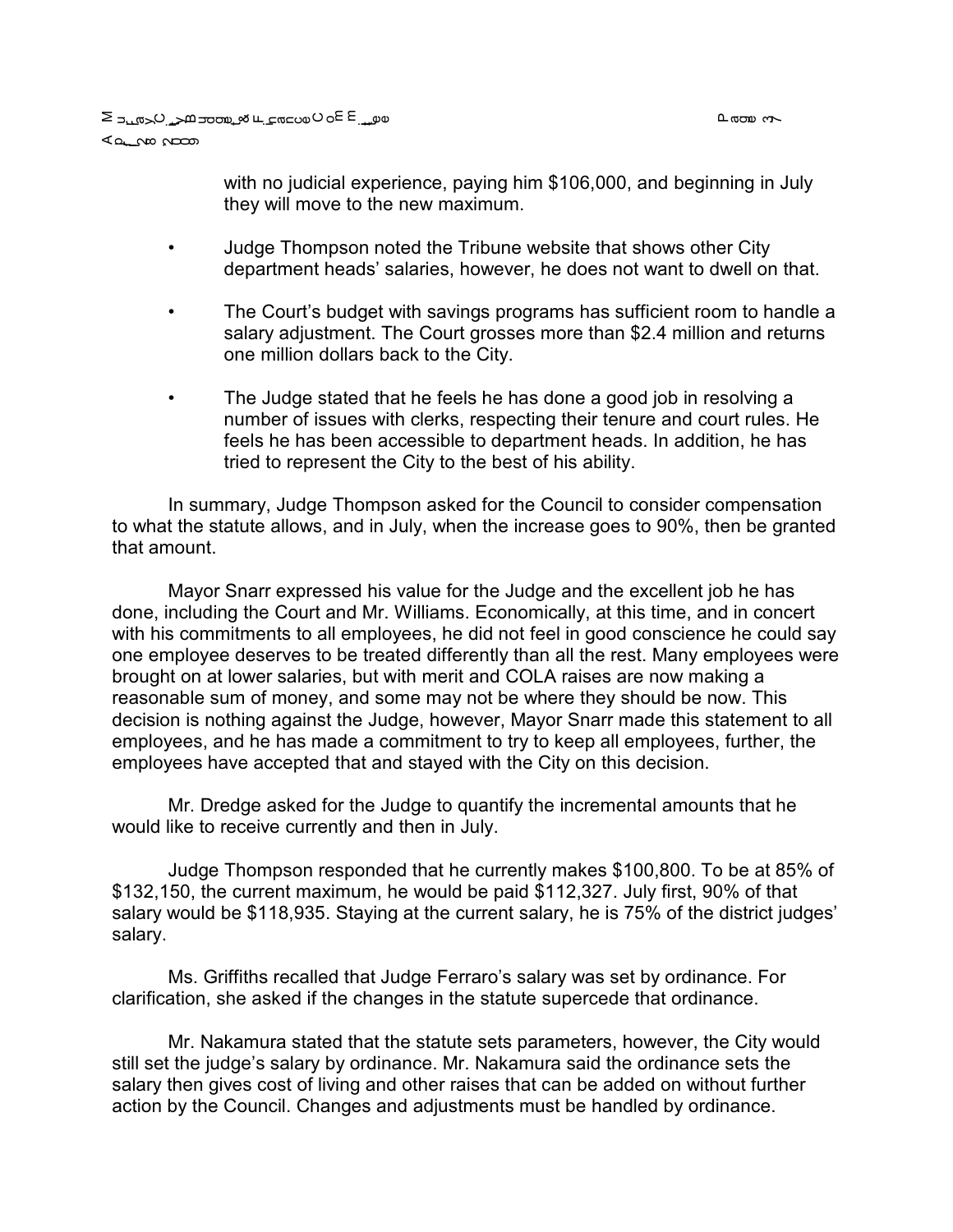മതാ സ

Mr. Dredge asked the Judge if he was given a specific time table for being brought up to those maximums. The Judge stated that there was no promise, he relied on the City pay policy, which is in the personnel manual, based on the average salaries for other cities in the valley. He felt the City was entitled to a year, or so, of performance and time for legislative issues to be resolved. This is the highest volume, one judge court in the state, and he feels there is as much state regulation and policy here as there is municipal policy. If the highest volume urban court isn't paid the maximum, then the law should not apply to any, Judge Thompson said.

Ms. Dunn asked if we do employ a night court judge. Judge Thompson said that Judge Rigby is brought in. Mr. Williams said that there is not criminal night court, there are only civil, small claims. About 40 cases are adjudicated each month.

Ms. Griffiths said that historically, Murray has always had the highest volume court. Her husband was a municipal judge prior to being a state court judge, and sometimes there were justices of the peace making a greater salary. She can empathize and knows there is a lot of value in the Judge's training and experience. She also understands that he is precluded from other ways to increase his income.

It is also psychologically difficult, with the heavy calendar, to gear up to go to another job. Making a difference, for the single mom, domestic violence cases and DUIs requires a psychological investment.

Ms. Dunn stated that the Council will put the matter on contingency, will talk about it, take the Mayor and Judge's comments into consideration, then make a decision.

Mr. Dredge added that to take the Judge to the 85% mark, it would be an 11% raise, and to go to 90% in July would be a 18% raise. In terms of returning one million dollars to the City, that needs explanation. He sees that the projected revenue versus projected costs would net \$524,000, however, the department is not burdened by the prosecution. If that were truly a revenue center, it would be burdened with those expenses and then the court nearly breaks even.

Ms. Griffiths commented that even though the position is esteemed highly, in these economic conditions, favoring the position over the others is difficult.

Judge Thompson stated that he felt there were some contingencies at the time he was hired, and if the state legislation had passed, then there would be two judges in Murray. The other judge would be paid \$118,000.

Mr. Dredge said that the representations came from an administration and Council who would like to treat all the employees fairly and pay them as much as the City can. If specific things had been said regarding an increase, it was important to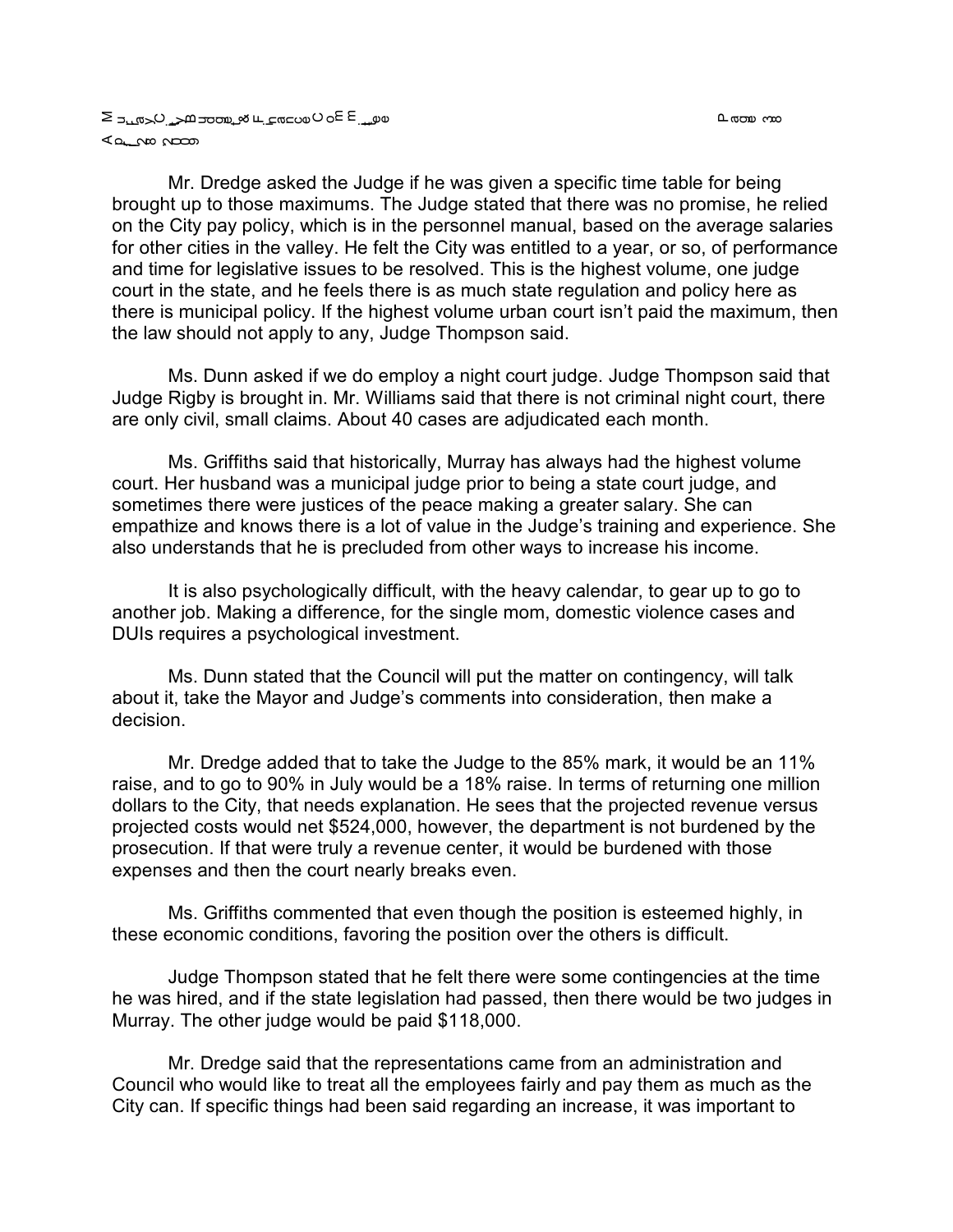know. When the money is there, salary adjustments can be made, as they were last year.

The Judge stated his appreciation of the Council's time.

Ms. Griffiths asked if the justice court judge's retirement is with the judicial retirement system. Ms. Wilson confirmed that Judge Thompson's retirement is with Murray City.

Ms. Dunn asked Ms. Wells about the \$2000 the Judge received in February. Ms. Wells stated that it was a salary increase. Further, she did not realize at that time that the \$2000 was not a sufficient raise. It was thought that over time, he would be increased more.

Mr. Wagstaff reviewed the items placed on the contingency list beginning with the most recent:

- The Judge's salary
- Courts, bailiffs issue, check code requirements. Mr. Nakamura stated that his office interpreted that the rules specified the police to be responsible, however, the court has the right to contract it out. If the police are responsible then they should have control, as well. After discussion, it was decided to remove this item from contingency. Ms. Wilson added that two bailiffs were budgeted in the salary positions in the courts. This would include uniforms and firearms.
- Police, building maintenance for Station #83
- All departments, books and subscriptions reductions
- All departments, overtime reductions
- Cultural Arts, amphitheater architectural drawings
- Roads, allocate \$500,000
- Council, professional services
- Non-Departmental, contributions, \$5,000
- All departments, review vehicle recommendations
- Finance, review HTE payroll module
- Community & Econ. Development, EDCU and Chamber fees
- All departments, telephone
- All departments, office equipment
- Enterprise funds, look at in lieu of tax transfers
- MIS review, equipment

Mr. Wagstaff will send this list out to everyone.

Ms. Dunn asked that all Council Members look through, and keep in mind the projection of additional sales tax losses. When the next meeting takes place, she would